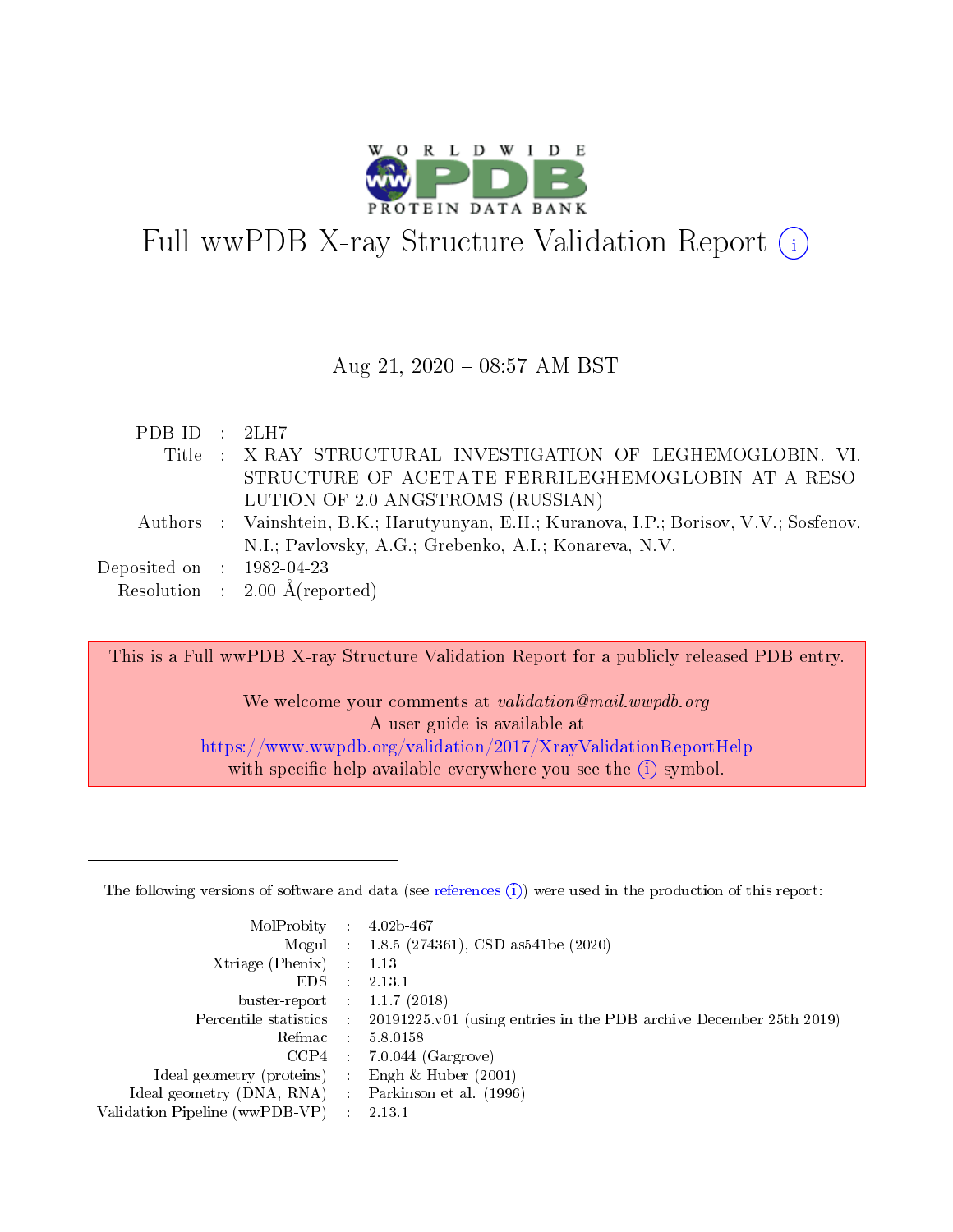# 1 [O](https://www.wwpdb.org/validation/2017/XrayValidationReportHelp#overall_quality)verall quality at a glance  $(i)$

The following experimental techniques were used to determine the structure: X-RAY DIFFRACTION

The reported resolution of this entry is 2.00 Å.

Percentile scores (ranging between 0-100) for global validation metrics of the entry are shown in the following graphic. The table shows the number of entries on which the scores are based.



| Metric                | Whole archive<br>(# $\rm{Entries}$ ) | Similar resolution<br>$(\#\text{Entries}, \text{resolution range}(\text{\AA}) )$ |
|-----------------------|--------------------------------------|----------------------------------------------------------------------------------|
| Clashscore            | 141614                               | $9178(2.00-2.00)$                                                                |
| Ramachandran outliers | 138981                               | $9054(2.00-2.00)$                                                                |
| Sidechain outliers    | 138945                               | $9053(2.00-2.00)$                                                                |

The table below summarises the geometric issues observed across the polymeric chains and their fit to the electron density. The red, orange, yellow and green segments on the lower bar indicate the fraction of residues that contain outliers for  $\geq=3$ , 2, 1 and 0 types of geometric quality criteria respectively. A grey segment represents the fraction of residues that are not modelled. The numeric value for each fraction is indicated below the corresponding segment, with a dot representing fractions  $\leq=5\%$ 

| Mol | Chain | Length |     | Quality of chain |     |  |
|-----|-------|--------|-----|------------------|-----|--|
|     |       | につ     | 24% | 46%              | 26% |  |

The following table lists non-polymeric compounds, carbohydrate monomers and non-standard residues in protein, DNA, RNA chains that are outliers for geometric or electron-density-fit criteria:

|                    |  |  | Mol   Type   Chain   Res   Chirality   Geometry   Clashes   Electron density |
|--------------------|--|--|------------------------------------------------------------------------------|
| $'$ NBE $_{\perp}$ |  |  |                                                                              |

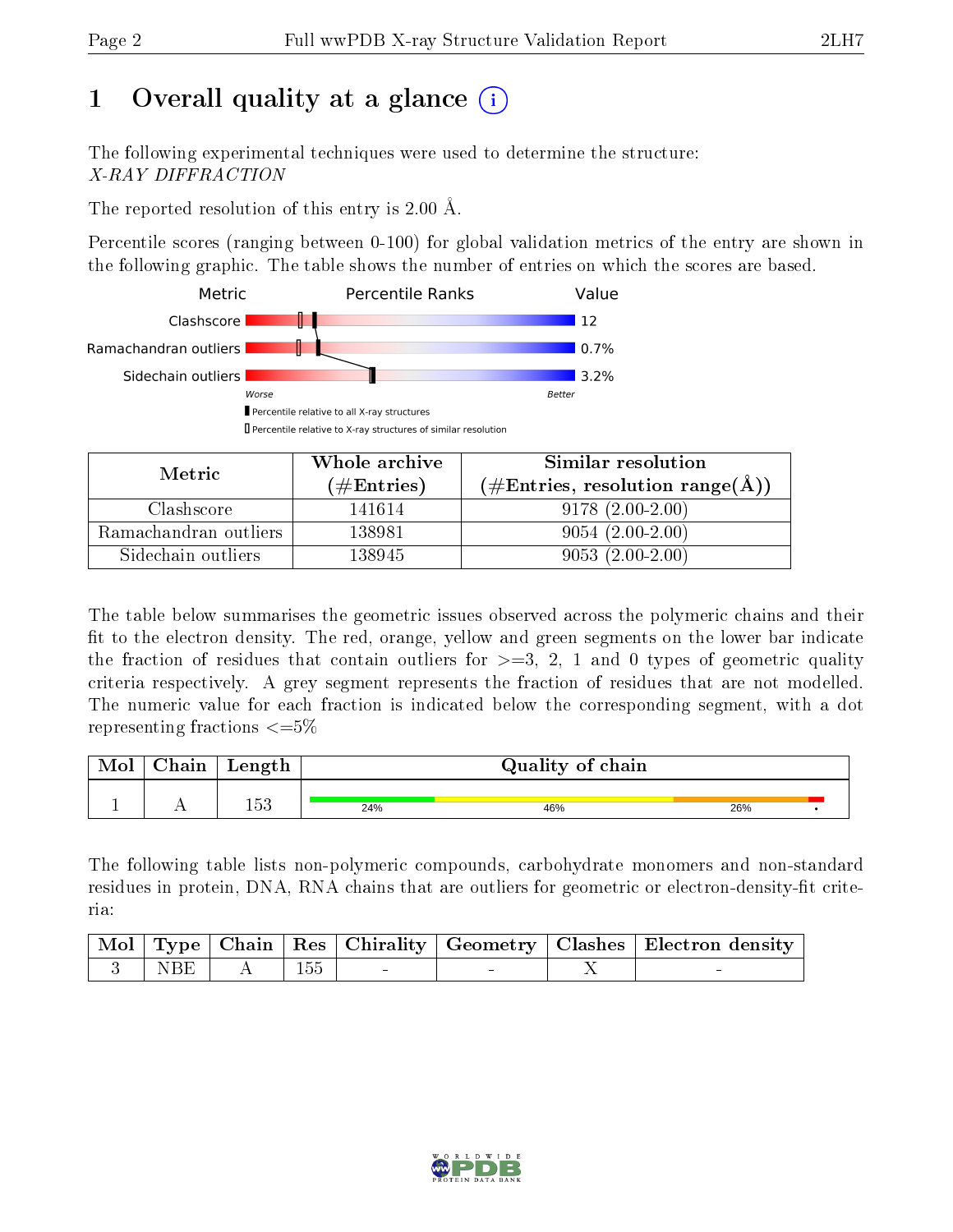# 2 Entry composition (i)

There are 4 unique types of molecules in this entry. The entry contains 1295 atoms, of which 0 are hydrogens and 0 are deuteriums.

In the tables below, the ZeroOcc column contains the number of atoms modelled with zero occupancy, the AltConf column contains the number of residues with at least one atom in alternate conformation and the Trace column contains the number of residues modelled with at most 2 atoms.

 $\bullet$  Molecule 1 is a protein called LEGHEMOGLOBIN (NITROSOBENZENE).

| Mol | Chain   Residues | $\rm{Atoms}$      |     |     | $\text{ZeroOcc} \mid \text{AltConf} \mid \text{Trace}$ |  |    |  |
|-----|------------------|-------------------|-----|-----|--------------------------------------------------------|--|----|--|
|     | 153              | Total<br>$1180\,$ | 761 | 193 | 225                                                    |  | 36 |  |

There are 2 discrepancies between the modelled and reference sequences:

| Chain |         | Residue   Modelled | Actual | <b>Comment</b>          | <b>Reference</b> |
|-------|---------|--------------------|--------|-------------------------|------------------|
| А     |         | GLU                | GL N   | $^+$ CONFLICT $\perp$ . | ⊺ UNP-P02240-    |
|       | $150\,$ | A CD               | ASN    | CONFLICT +              | UNP P02240       |

 Molecule 2 is PROTOPORPHYRIN IX CONTAINING FE (three-letter code: HEM) (formula:  $C_{34}H_{32}FeN_4O_4$ .



| Mol | Chain   Residues | Atoms |            |  |  | ZeroOcc   AltConf |  |
|-----|------------------|-------|------------|--|--|-------------------|--|
|     |                  | Total | C Fe<br>34 |  |  |                   |  |

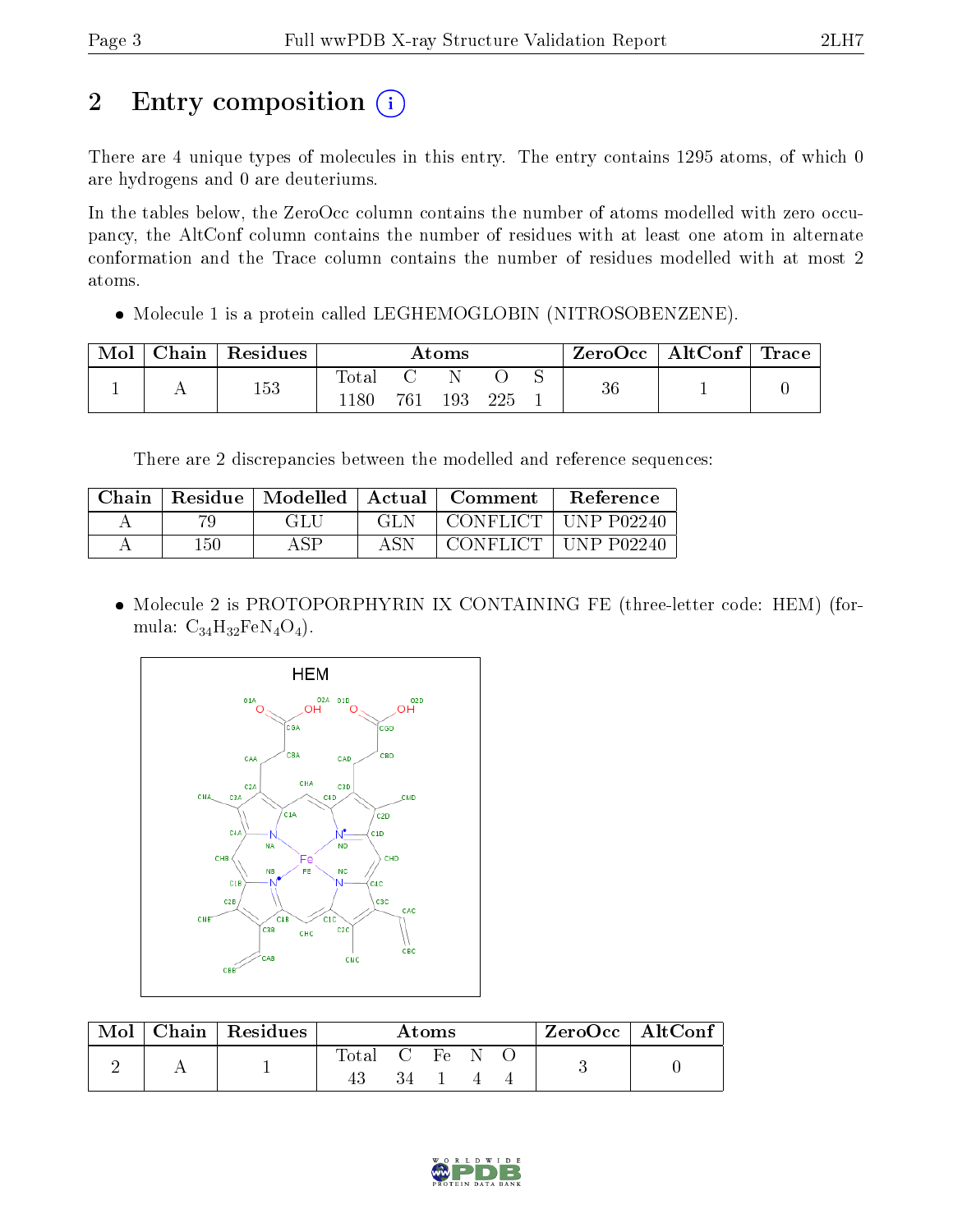$\bullet$  Molecule 3 is NITROSOBENZENE (three-letter code: NBE) (formula:  $\mathrm{C}_6\mathrm{H}_5\mathrm{NO})$ .



|  | Mol   Chain   Residues | <b>Atoms</b> |  |  | $^\top$ ZeroOcc $\overline{\phantom{a}}$ AltConf $\overline{\phantom{a}}$ |  |
|--|------------------------|--------------|--|--|---------------------------------------------------------------------------|--|
|  |                        | Total C N O  |  |  |                                                                           |  |

 $\bullet\,$  Molecule 4 is water.

|  | $\text{Mol}$   Chain   Residues | Atoms | $ZeroOcc \mid AltConf \mid$ |  |
|--|---------------------------------|-------|-----------------------------|--|
|  |                                 | Total |                             |  |

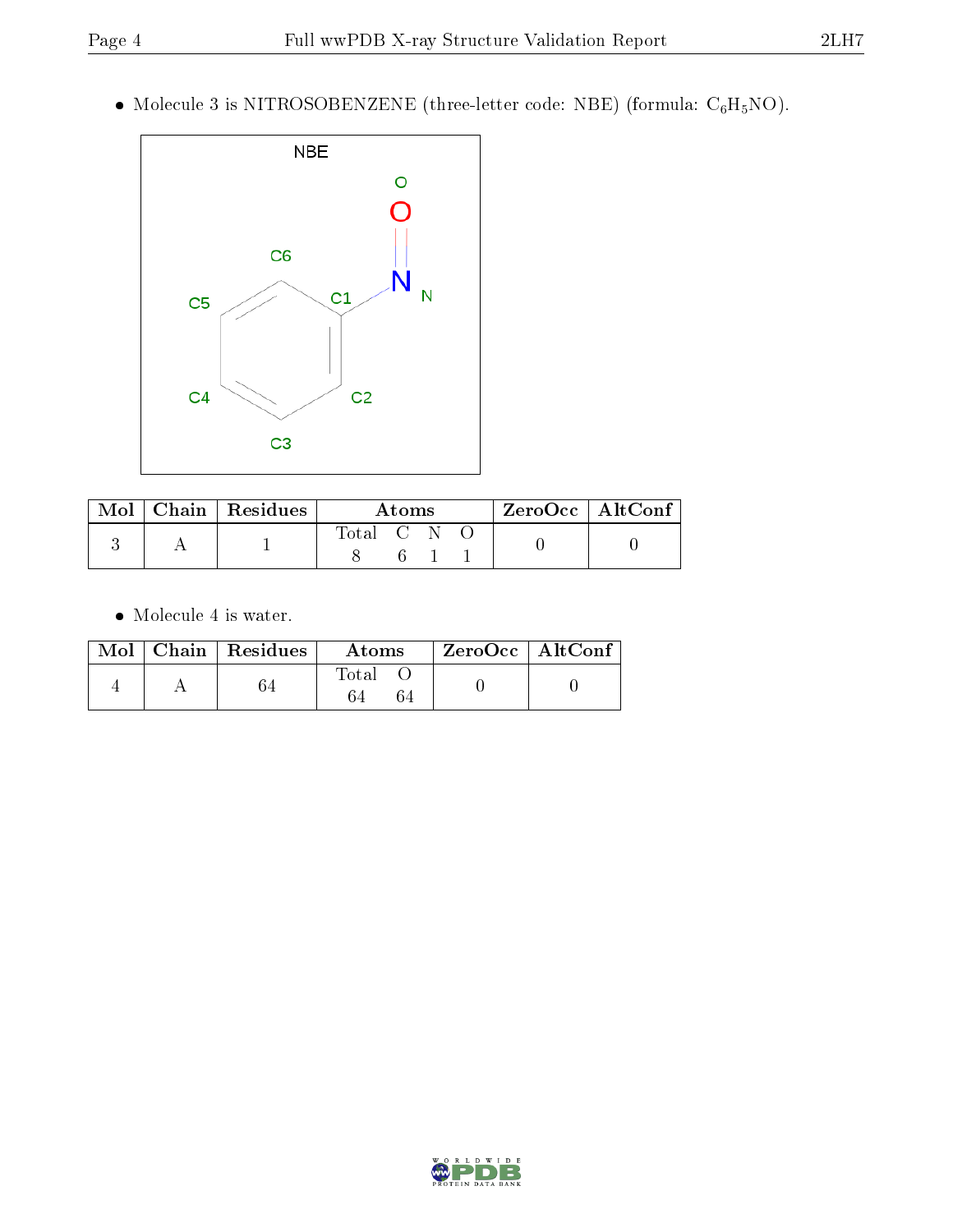# 3 Residue-property plots (i)

These plots are drawn for all protein, RNA, DNA and oligosaccharide chains in the entry. The first graphic for a chain summarises the proportions of the various outlier classes displayed in the second graphic. The second graphic shows the sequence view annotated by issues in geometry. Residues are color-coded according to the number of geometric quality criteria for which they contain at least one outlier: green  $= 0$ , yellow  $= 1$ , orange  $= 2$  and red  $= 3$  or more. Stretches of 2 or more consecutive residues without any outlier are shown as a green connector. Residues present in the sample, but not in the model, are shown in grey.



• Molecule 1: LEGHEMOGLOBIN (NITROSOBENZENE)

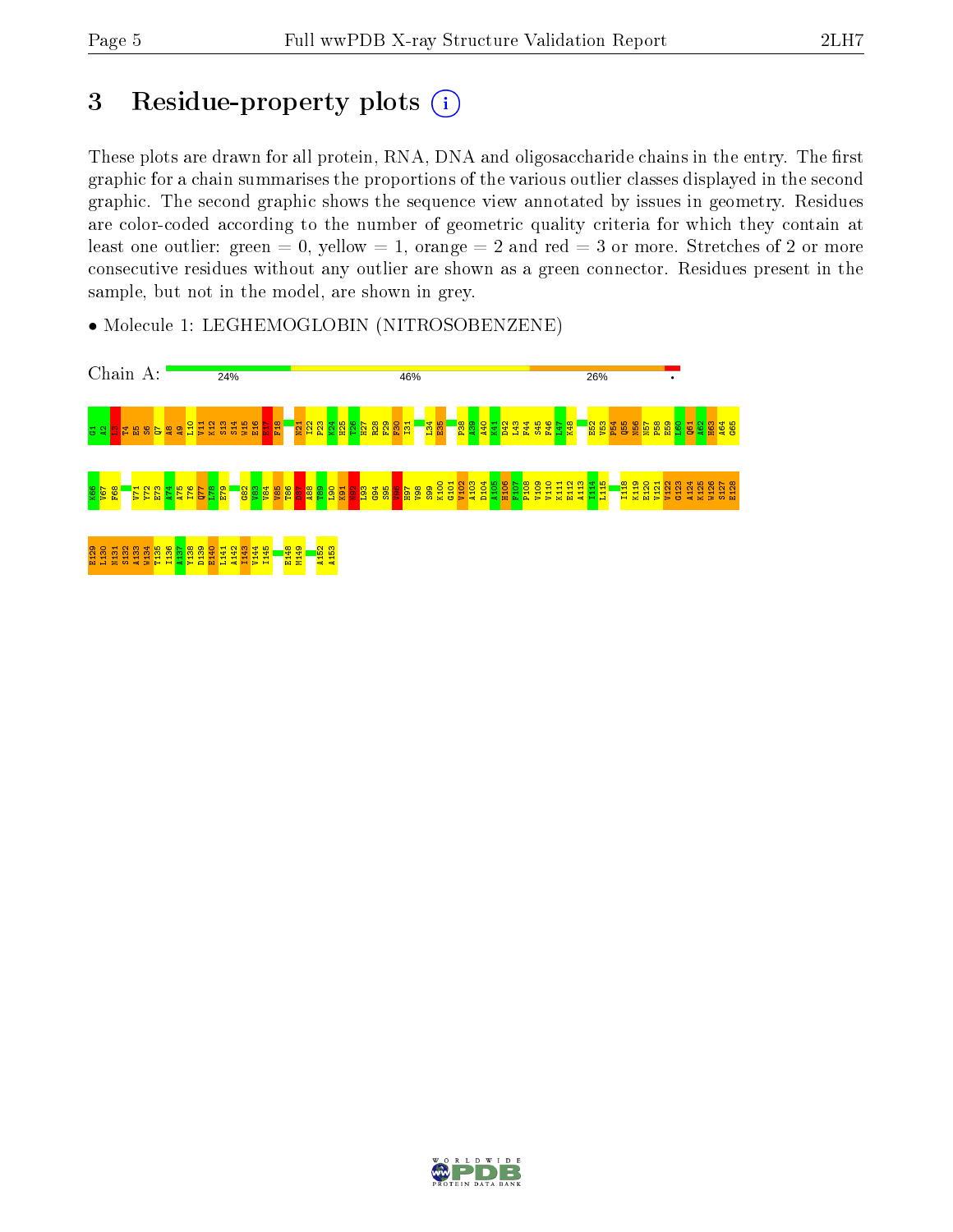# 4 Data and refinement statistics  $(i)$

| Property                                                             | Value                                           | Source     |
|----------------------------------------------------------------------|-------------------------------------------------|------------|
| Space group                                                          | <b>B</b> 1 1 2                                  | Depositor  |
| Cell constants                                                       | 93.23Å<br>38.25Å<br>51.88Å                      | Depositor  |
| a, b, c, $\alpha$ , $\beta$ , $\gamma$                               | $90.00^{\circ}$ $90.00^{\circ}$ $98.70^{\circ}$ |            |
| Resolution $(A)$                                                     | (Not available)<br>$-2.00$                      | Depositor  |
|                                                                      | 9.92<br>1.98                                    | <b>EDS</b> |
| % Data completeness                                                  | (Not available) $((Not available)-2.00)$        | Depositor  |
| (in resolution range)                                                | $92.3(9.92 - 1.98)$                             | <b>EDS</b> |
| $R_{merge}$                                                          | (Not available)                                 | Depositor  |
| $\mathrm{R}_{sym}$                                                   | (Not available)                                 | Depositor  |
| $\langle I/\sigma(I)\rangle$                                         |                                                 | Xtriage    |
| Refinement program                                                   | unknown                                         | Depositor  |
| $R, R_{free}$                                                        | (Not available), (Not available)                | Depositor  |
|                                                                      | (Not available)<br>$0.475$ ,                    | DCC        |
| $R_{free}$ test set                                                  | No test flags present.                          | wwPDB-VP   |
| Wilson B-factor $(A^2)$                                              | 20.9                                            | Xtriage    |
| Anisotropy                                                           | 0.256                                           | Xtriage    |
| Bulk solvent $k_{sol}(e/\mathring{A}^3)$ , $B_{sol}(\mathring{A}^2)$ | $0.47$ , $143.6\,$                              | <b>EDS</b> |
| L-test for twinning <sup>1</sup>                                     | $< L >$ = 0.39, $< L^2 >$ = 0.21                | Xtriage    |
| Estimated twinning fraction                                          | No twinning to report.                          | Xtriage    |
| $F_o, F_c$ correlation                                               | 0.52                                            | <b>EDS</b> |
| Total number of atoms                                                | 1295                                            | wwPDB-VP   |
| Average B, all atoms $(A^2)$                                         | 21.0                                            | wwPDB-VP   |

Xtriage's analysis on translational NCS is as follows: The largest off-origin peak in the Patterson function is  $13.07\%$  of the height of the origin peak. No significant pseudotranslation is detected.

<span id="page-5-0"></span><sup>&</sup>lt;sup>1</sup>Theoretical values of  $\langle |L| \rangle, \langle L^2 \rangle$  for acentric reflections are 0.5, 0.333 respectively for untwinned datasets, and 0.375, 0.2 for perfectly twinned datasets.

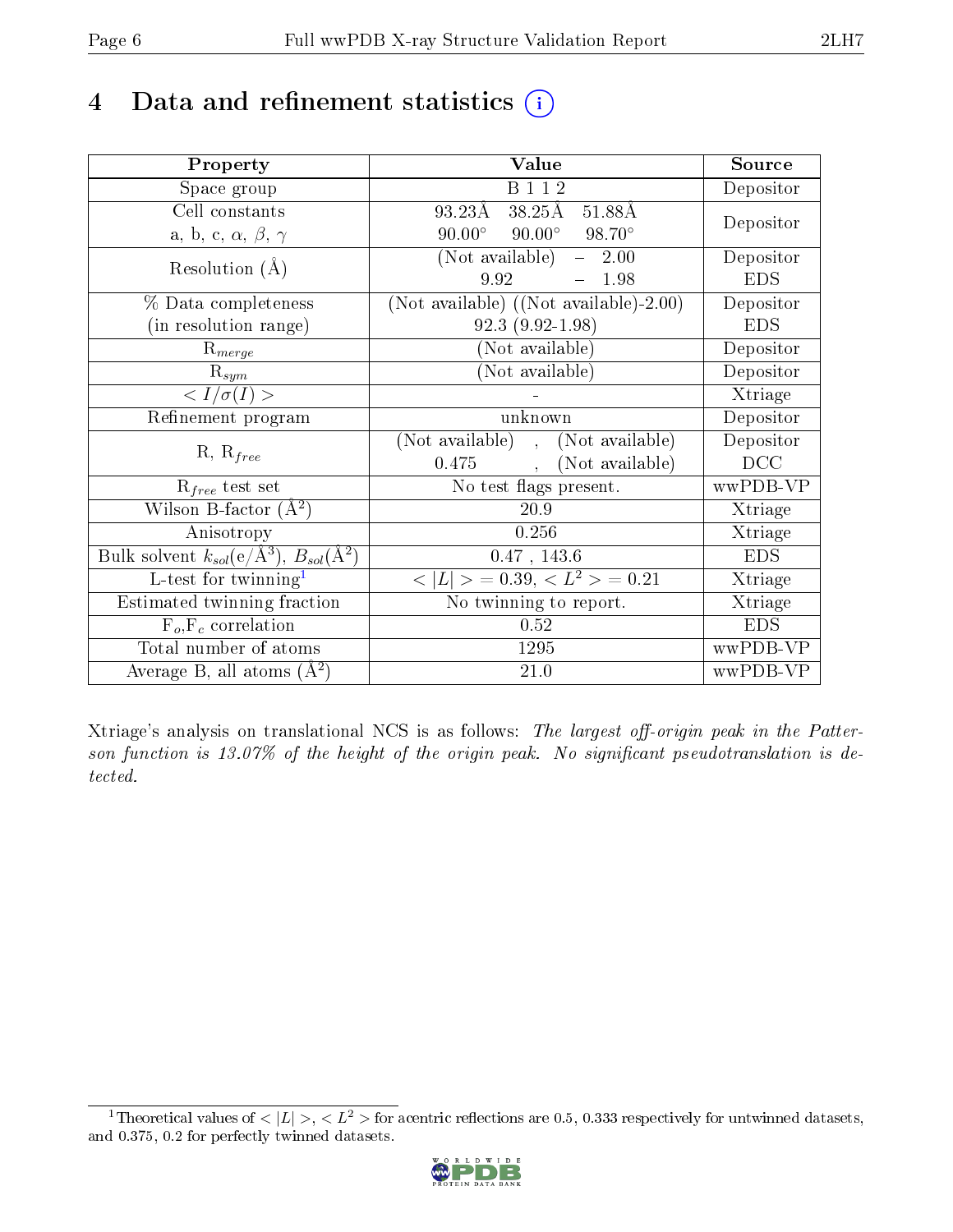# 5 Model quality  $(i)$

## 5.1 Standard geometry  $(i)$

Bond lengths and bond angles in the following residue types are not validated in this section: HEM, NBE

The Z score for a bond length (or angle) is the number of standard deviations the observed value is removed from the expected value. A bond length (or angle) with  $|Z| > 5$  is considered an outlier worth inspection. RMSZ is the root-mean-square of all Z scores of the bond lengths (or angles).

| $Mol$   Chain |      | Bond lengths       |      | Bond angles         |
|---------------|------|--------------------|------|---------------------|
|               | RMSZ | # $ Z  > 5$        | RMSZ | $\# Z  > 5$         |
|               |      | $130/1214(10.7\%)$ | 2.08 | $36/1648$ $(2.2\%)$ |

Chiral center outliers are detected by calculating the chiral volume of a chiral center and verifying if the center is modelled as a planar moiety or with the opposite hand.A planarity outlier is detected by checking planarity of atoms in a peptide group, atoms in a mainchain group or atoms of a sidechain that are expected to be planar.

|  | $\mid$ Mol $\mid$ Chain $\mid$ #Chirality outliers $\mid$ #Planarity outliers $\mid$ |
|--|--------------------------------------------------------------------------------------|
|  |                                                                                      |

| Mol            | Chain | Res    | <b>Type</b> | Atoms        | Z     | Observed $(A)$ | Ideal(A) |
|----------------|-------|--------|-------------|--------------|-------|----------------|----------|
| $\mathbf{1}$   | А     | 95     | SER         | $CB-OG$      | 10.29 | 1.55           | 1.42     |
| $\mathbf{1}$   | А     | 138    | <b>TYR</b>  | $CB-CG$      | 9.76  | 1.66           | 1.51     |
| $\mathbf 1$    | A     | 138    | <b>TYR</b>  | $CZ-OH$      | 9.45  | 1.53           | 1.37     |
| 1              | А     | 15     | TRP         | $CD2-CE2$    | 9.35  | 1.52           | 1.41     |
| 1              | А     | 112    | GLU         | $CG$ - $CD$  | 9.15  | 1.65           | 1.51     |
| 1              | А     | 132[A] | <b>SER</b>  | $CA-CB$      | 8.59  | 1.65           | 1.52     |
| 1              | А     | 132 B  | <b>SER</b>  | $CA-CB$      | 8.59  | 1.65           | 1.52     |
| $\mathbf{1}$   | А     | 132 C  | SER         | $CA-CB$      | 8.59  | 1.65           | 1.52     |
| $\mathbf{1}$   | А     | 72     | <b>TYR</b>  | $CE1-CZ$     | 8.56  | 1.49           | 1.38     |
| $\overline{1}$ | А     | 120    | <b>GLU</b>  | $CG-CD$      | 8.51  | 1.64           | 1.51     |
| $\mathbf{1}$   | А     | 35     | GLU         | $CD-OE2$     | 8.38  | 1.34           | 1.25     |
| $\mathbf{1}$   | А     | 106    | <b>HIS</b>  | $CB-CG$      | 8.19  | 1.64           | 1.50     |
| $\mathbf{1}$   | А     | 15     | TRP         | $CB-CG$      | 8.16  | 1.65           | 1.50     |
| $\mathbf{1}$   | А     | 123    | <b>GLY</b>  | $CA-C$       | 8.15  | 1.64           | 1.51     |
| $\mathbf{1}$   | А     | 65     | <b>GLY</b>  | $C-O$        | 8.02  | 1.36           | 1.23     |
| 1              | А     | 13     | SER         | $CA-CB$      | 8.02  | 1.65           | 1.52     |
| $\mathbf{1}$   | A     | 72     | <b>TYR</b>  | $CG$ - $CD2$ | 8.00  | 1.49           | 1.39     |
| 1              | А     | 18     | PHE         | $CB-CG$      | 7.86  | 1.64           | 1.51     |

All (130) bond length outliers are listed below:

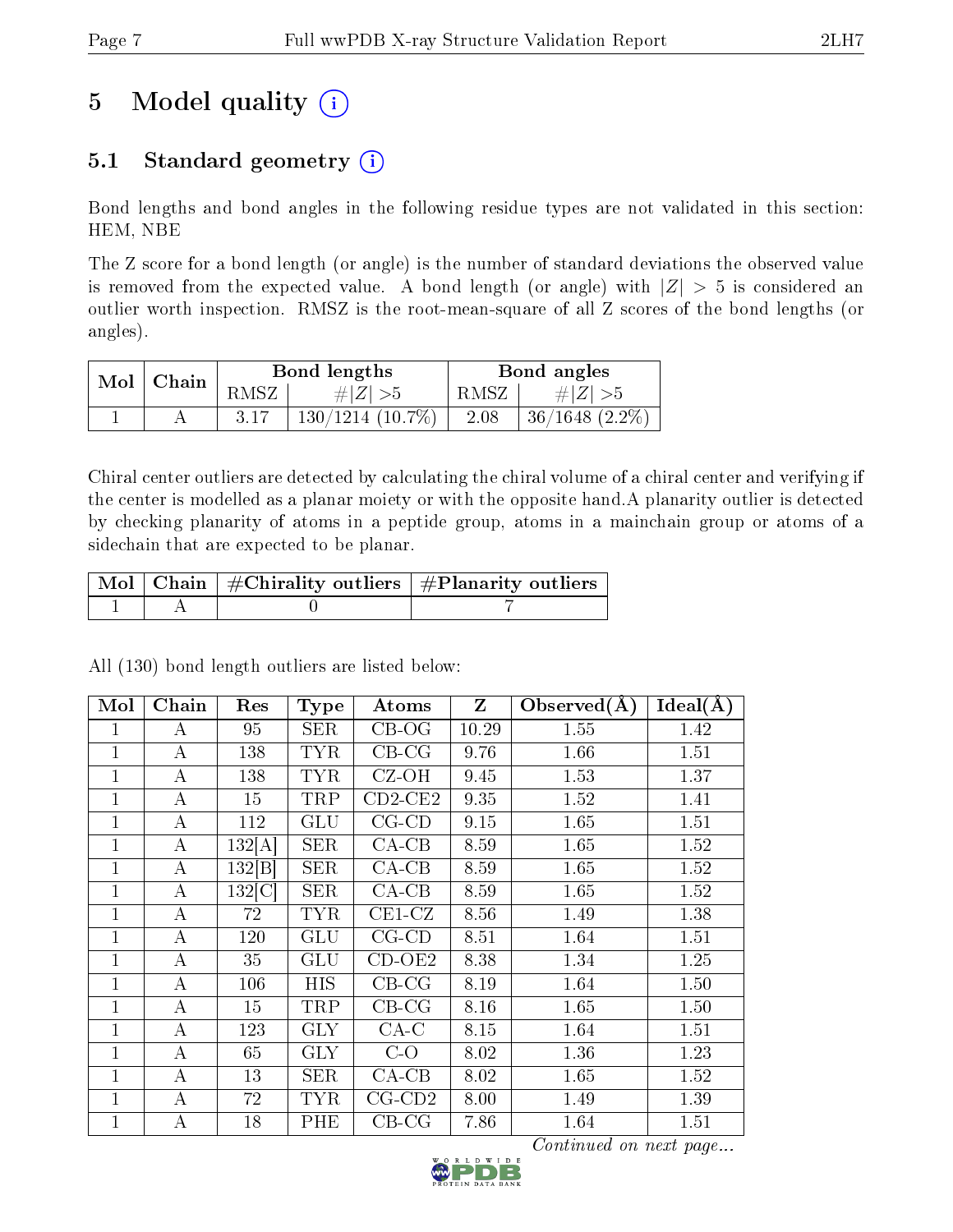| Mol            | Chain            | Res            | <b>Type</b>             | Atoms                      | $\mathbf{Z}$ | Observed $(A)$ | $Ideal(\AA)$      |
|----------------|------------------|----------------|-------------------------|----------------------------|--------------|----------------|-------------------|
| $\mathbf{1}$   | A                | 94             | <b>GLY</b>              | $\overline{CA-C}$          | 7.80         | 1.64           | 1.51              |
| $\mathbf 1$    | $\bf{A}$         | 129            | <b>GLU</b>              | $CD-OE1$                   | 7.26         | 1.33           | 1.25              |
| $\mathbf{1}$   | $\bf{A}$         | $\overline{5}$ | <b>GLU</b>              | $CD-OE2$                   | 7.14         | 1.33           | 1.25              |
| $\mathbf{1}$   | $\bf{A}$         | 15             | TRP                     | CZ3-CH2                    | 7.03         | 1.51           | 1.40              |
| $\mathbf{1}$   | $\bf{A}$         | 138            | <b>TYR</b>              | $CD2-CE2$                  | 6.99         | 1.49           | 1.39              |
| $\mathbf 1$    | A                | 144            | <b>VAL</b>              | $CB-CG2$                   | 6.99         | 1.67           | 1.52              |
| $\mathbf{1}$   | $\bf{A}$         | 11             | VAL                     | $CB-CG1$                   | 6.97         | 1.67           | 1.52              |
| $\mathbf{1}$   | $\boldsymbol{A}$ | 140            | GLU                     | $\overline{\text{CB-CG}}$  | 6.96         | $1.65\,$       | $1.52\,$          |
| $\mathbf{1}$   | $\bf{A}$         | 44             | PHE                     | $CB-CG$                    | 6.94         | 1.63           | 1.51              |
| $\overline{1}$ | $\overline{A}$   | $102\,$        | <b>VAL</b>              | $CB-CG1$                   | 6.89         | 1.67           | $\overline{1.52}$ |
| $\overline{1}$ | $\boldsymbol{A}$ | 110            | <b>VAL</b>              | $CB-CG2$                   | 6.89         | 1.67           | $1.52\,$          |
| $\mathbf{1}$   | $\boldsymbol{A}$ | 128            | GLU                     | $CD-OE2$                   | $-6.87$      | 1.18           | $1.25\,$          |
| $\mathbf{1}$   | $\bf{A}$         | 46             | PHE                     | $CB-CG$                    | 6.84         | 1.62           | 1.51              |
| $\mathbf{1}$   | $\bf{A}$         | 27             | ${\rm HIS}$             | $CE1-NE2$                  | 6.78         | 1.48           | 1.32              |
| $\overline{1}$ | $\overline{A}$   | 85             | $\overline{\text{VAL}}$ | $CB-CG2$                   | 6.76         | 1.67           | 1.52              |
| $\mathbf{1}$   | $\bf{A}$         | 111            | <b>LYS</b>              | $N$ -CA                    | 6.75         | 1.59           | 1.46              |
| $\mathbf{1}$   | $\bf{A}$         | 61             | <b>GLN</b>              | $C-O$                      | 6.73         | 1.36           | 1.23              |
| $\mathbf{1}$   | $\bf{A}$         | 104            | <b>ASP</b>              | $N$ -CA                    | 6.71         | 1.59           | 1.46              |
| $\mathbf{1}$   | $\bf{A}$         | 152            | <b>ALA</b>              | $C-O$                      | 6.71         | 1.36           | 1.23              |
| $\overline{1}$ | $\bf{A}$         | 15             | <b>TRP</b>              | $NE1$ -CE2                 | $-6.68$      | 1.28           | 1.37              |
| $\mathbf{1}$   | $\bf{A}$         | 72             | <b>TYR</b>              | $C-O$                      | 6.67         | 1.36           | 1.23              |
| $\mathbf{1}$   | $\bf{A}$         | 79             | GLU                     | $\overline{CB}$ -CG        | 6.59         | 1.64           | 1.52              |
| $\mathbf 1$    | $\bf{A}$         | 14             | <b>SER</b>              | $CB-OG$                    | $-6.58$      | 1.33           | 1.42              |
| $\mathbf{1}$   | $\bf{A}$         | 134            | TRP                     | $N$ -CA                    | 6.58         | 1.59           | 1.46              |
| $\mathbf{1}$   | $\boldsymbol{A}$ | 121            | VAL                     | $\overline{\text{CB-CG2}}$ | 6.57         | 1.66           | 1.52              |
| $\mathbf{1}$   | $\bf{A}$         | 101            | <b>GLY</b>              | $CA-C$                     | 6.56         | 1.62           | 1.51              |
| $\mathbf{1}$   | $\bf{A}$         | 28             | $\rm{ARG}$              | $CZ-NH1$                   | 6.56         | 1.41           | 1.33              |
| $\mathbf{1}$   | $\bf{A}$         | 68             | PHE                     | $C-O$                      | 6.55         | 1.35           | 1.23              |
| $\mathbf{1}$   | $\bf{A}$         | 113            | $\rm ALA$               | $CA-CB$                    | 6.54         | 1.66           | 1.52              |
| $\perp$        | А                | 88             | $\overline{ALA}$        | $N$ -CA                    | 6.54         | 1.59           | 1.46              |
| $\mathbf{1}$   | А                | 35             | GLU                     | $CD-OE1$                   | $-6.50$      | 1.18           | 1.25              |
| $\mathbf{1}$   | $\bf{A}$         | 138            | <b>TYR</b>              | $CD1-CE1$                  | 6.47         | 1.49           | 1.39              |
| $\mathbf{1}$   | A                | 73             | GLU                     | $CG$ - $CD$                | 6.42         | 1.61           | 1.51              |
| $\mathbf{1}$   | А                | 13             | $\rm{SER}$              | $\overline{CB}$ -OG        | $-6.36$      | 1.33           | 1.42              |
| $\mathbf{1}$   | Α                | 124            | ALA                     | $N$ -CA                    | 6.29         | 1.58           | 1.46              |
| 1              | A                | 86             | THR                     | $N$ -CA                    | 6.29         | 1.58           | 1.46              |
| $\mathbf{1}$   | A                | 27             | <b>HIS</b>              | $CG-ND1$                   | 6.27         | 1.52           | 1.38              |
| $\mathbf{1}$   | A                | 11             | VAL                     | $N$ -CA                    | 6.26         | 1.58           | 1.46              |
| $\mathbf{1}$   | А                | 149            | <b>MET</b>              | $C-O$                      | 6.24         | 1.35           | 1.23              |
| $\mathbf 1$    | Α                | 145            | ILE                     | $N$ -CA                    | 6.19         | 1.58           | 1.46              |
| $\mathbf{1}$   | Α                | 109            | VAL                     | $CA-CB$                    | 6.17         | 1.67           | 1.54              |
| $\mathbf{1}$   | A                | 111            | LYS.                    | $CD-CE$                    | 6.12         | 1.66           | 1.51              |

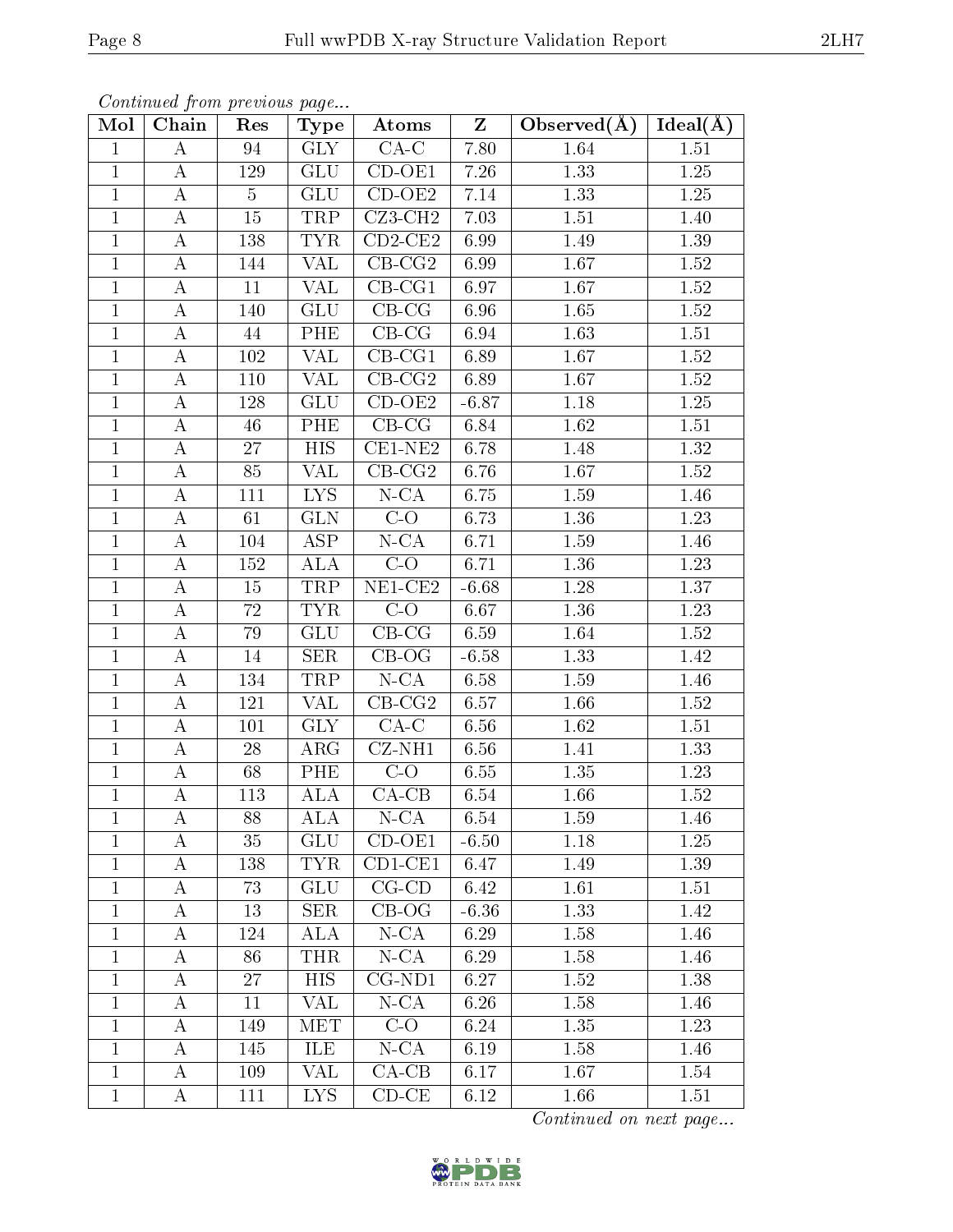| Mol          | Chain            | Res            | <b>Type</b>               | Atoms               | Z        | Observed $(A)$ | Ideal(A)          |
|--------------|------------------|----------------|---------------------------|---------------------|----------|----------------|-------------------|
| $\mathbf{1}$ | A                | 95             | SER                       | $N$ -CA             | 6.08     | 1.58           | 1.46              |
| $\mathbf{1}$ | $\bf{A}$         | 68             | <b>PHE</b>                | $CG$ - $CD2$        | 6.03     | 1.47           | $1.38\,$          |
| $\mathbf{1}$ | $\boldsymbol{A}$ | $6\phantom{.}$ | <b>SER</b>                | $CA-CB$             | 5.99     | 1.61           | 1.52              |
| $\mathbf{1}$ | A                | 15             | TRP                       | $C-O$               | 5.99     | 1.34           | $1.23\,$          |
| $\mathbf{1}$ | $\bf{A}$         | 124            | ALA                       | $C-O$               | 5.98     | 1.34           | 1.23              |
| $\mathbf{1}$ | $\boldsymbol{A}$ | 16             | GLU                       | $CG-CD$             | 5.96     | 1.60           | $1.51\,$          |
| $\mathbf{1}$ | $\bf{A}$         | 97             | <b>HIS</b>                | $CA-CB$             | 5.96     | 1.67           | 1.53              |
| $\mathbf{1}$ | $\overline{A}$   | 148            | GLU                       | $CB-CG$             | 5.93     | 1.63           | $\overline{1.52}$ |
| $\mathbf{1}$ | $\bf{A}$         | 63             | HIS                       | $CB-CG$             | 5.92     | 1.60           | $1.50\,$          |
| $\mathbf{1}$ | $\boldsymbol{A}$ | 40             | <b>ALA</b>                | $CA-CB$             | 5.92     | 1.64           | $\overline{1.52}$ |
| $\mathbf{1}$ | $\bf{A}$         | 99             | <b>SER</b>                | $N$ -CA             | 5.91     | 1.58           | 1.46              |
| $\mathbf{1}$ | $\bf{A}$         | 122            | <b>VAL</b>                | $N$ -CA             | 5.91     | 1.58           | 1.46              |
| $\mathbf{1}$ | $\bf{A}$         | 55             | GLN                       | $\overline{C-O}$    | 5.88     | 1.34           | $1.23\,$          |
| $\mathbf{1}$ | $\boldsymbol{A}$ | 68             | PHE                       | $CE1-CZ$            | 5.87     | 1.48           | 1.37              |
| $\mathbf{1}$ | $\bf{A}$         | 67             | <b>VAL</b>                | $CB-CG2$            | 5.86     | 1.65           | $1.52\,$          |
| $\mathbf{1}$ | $\boldsymbol{A}$ | 75             | <b>ALA</b>                | $N$ -CA             | 5.86     | 1.58           | 1.46              |
| $\mathbf{1}$ | $\bf{A}$         | 97             | <b>HIS</b>                | $CG$ - $CD2$        | $-5.82$  | 1.25           | 1.35              |
| $\mathbf{1}$ | $\bf{A}$         | 52             | $\overline{\mathrm{GLU}}$ | $CG-CD$             | $-5.79$  | 1.43           | $1.51\,$          |
| $\mathbf{1}$ | $\bf{A}$         | 45             | <b>SER</b>                | $CB-OG$             | 5.76     | 1.49           | 1.42              |
| $\mathbf{1}$ | A                | 15             | <b>TRP</b>                | $CD1-NE1$           | 5.75     | 1.47           | $1.38\,$          |
| $\mathbf{1}$ | $\bf{A}$         | 152            | ALA                       | $N$ -CA             | 5.75     | 1.57           | 1.46              |
| $\mathbf{1}$ | A                | 102            | VAL                       | $N$ -CA             | 5.73     | 1.57           | 1.46              |
| $\mathbf{1}$ | A                | 84             | VAL                       | $CB-CG1$            | 5.69     | 1.64           | $1.52\,$          |
| $\mathbf{1}$ | $\bf{A}$         | 77             | <b>GLN</b>                | $\overline{CG}$ -CD | 5.67     | 1.64           | 1.51              |
| $\mathbf{1}$ | $\boldsymbol{A}$ | 8              | ALA                       | $\overline{C-O}$    | 5.65     | 1.34           | $\overline{1.23}$ |
| $\mathbf{1}$ | $\bf{A}$         | 82             | <b>GLY</b>                | $CA-C$              | 5.65     | 1.60           | 1.51              |
| $\mathbf{1}$ | $\overline{A}$   | 90             | <b>LEU</b>                | $CA-CB$             | $5.61\,$ | 1.66           | $\overline{1.53}$ |
| $\mathbf{1}$ | $\bf{A}$         | 120            | GLU                       | $CA-CB$             | 5.59     | 1.66           | 1.53              |
| $\mathbf{1}$ | $\boldsymbol{A}$ | 18             | PHE                       | $N$ -CA             | 5.56     | 1.57           | 1.46              |
| $\perp$      | A                | 111            | $\overline{\text{LYS}}$   | $CB-CG$             | 5.55     | 1.67           | 1.52              |
| $\mathbf{1}$ | A                | 58             | PRO                       | $N$ -CD             | 5.52     | 1.55           | 1.47              |
| 1            | A                | 53             | VAL                       | $CA-CB$             | 5.49     | 1.66           | 1.54              |
| $\mathbf{1}$ | A                | 115            | <b>LEU</b>                | $N$ -CA             | 5.49     | 1.57           | 1.46              |
| 1            | A                | 16             | GLU                       | $CD-OE1$            | 5.45     | 1.31           | 1.25              |
| $\mathbf{1}$ | А                | 125            | LYS.                      | $CD-CE$             | 5.42     | 1.64           | 1.51              |
| $\mathbf{1}$ | A                | 9              | ALA                       | $CA-CB$             | 5.41     | 1.63           | 1.52              |
| $\mathbf{1}$ | A                | 92             | <b>ASN</b>                | $CB-CG$             | 5.41     | 1.63           | 1.51              |
| $\mathbf{1}$ | A                | 76             | ILE                       | $C-O$               | 5.38     | 1.33           | 1.23              |
| $\mathbf{1}$ | Α                | 99             | <b>SER</b>                | $C-O$               | 5.37     | 1.33           | 1.23              |
| $\mathbf{1}$ | A                | 71             | VAL                       | $CB-CG1$            | 5.37     | 1.64           | 1.52              |
| $\mathbf{1}$ | A                | 153            | ALA                       | $C-OXT$             | 5.36     | 1.33           | 1.23              |
| 1            | A                | 59             | GLU                       | $CD-OE2$            | 5.34     | 1.31           | 1.25              |

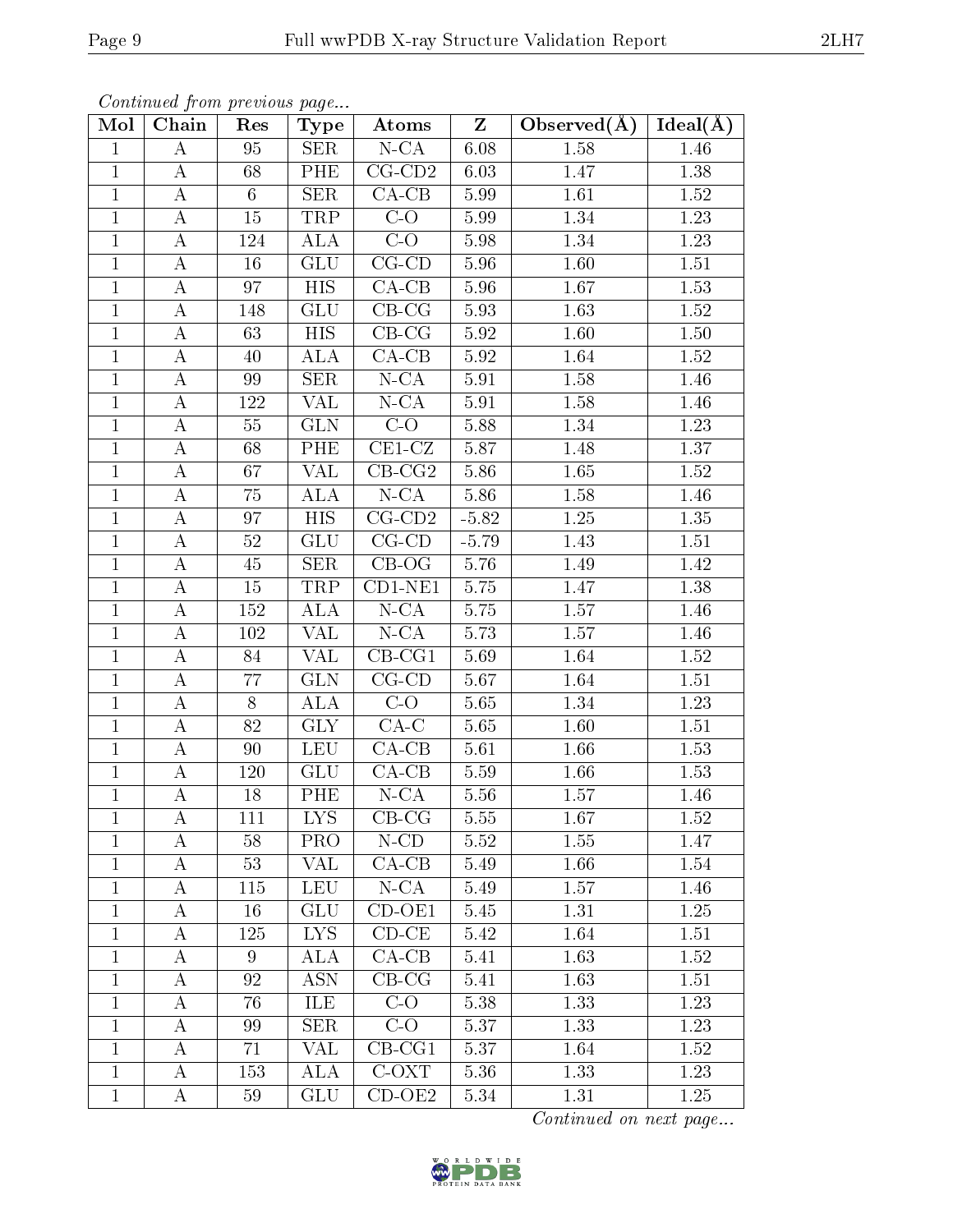| Mol            | Chain              | Res             | Type                      | $\boldsymbol{\mathrm{Atoms}}$ | $\mathbf{Z}$      | Observed $(A)$    | Ideal(A)          |
|----------------|--------------------|-----------------|---------------------------|-------------------------------|-------------------|-------------------|-------------------|
| $\mathbf{1}$   | A                  | 96              | $\overline{\text{VAL}}}$  | $\overline{\text{CB-CG1}}$    | 5.33              | 1.64              | $\overline{1.52}$ |
| $\mathbf{1}$   | Α                  | 140             | <b>GLU</b>                | $CD-OE2$                      | 5.32              | $\overline{1.31}$ | $1.25\,$          |
| $\overline{1}$ | A                  | 75              | <b>ALA</b>                | $\overline{C-O}$              | $\overline{5.32}$ | $\overline{1.33}$ | $\overline{1.23}$ |
| $\overline{1}$ | $\boldsymbol{A}$   | 98              | VAL                       | $CB-CG2$                      | 5.32              | 1.64              | $1.52\,$          |
| $\overline{1}$ | $\boldsymbol{A}$   | 45              | SER                       | $N$ -CA                       | 5.28              | 1.56              | $1.46\,$          |
| $\overline{1}$ | $\overline{\rm A}$ | 92              | $\overline{\text{ASN}}$   | $\overline{C-O}$              | 5.27              | 1.33              | 1.23              |
| $\overline{1}$ | $\boldsymbol{A}$   | 79              | GLU                       | $C-O$                         | 5.23              | 1.33              | 1.23              |
| $\mathbf{1}$   | А                  | 106             | $\overline{HIS}$          | $ND1-CE1$                     | 5.23              | 1.47              | 1.34              |
| $\mathbf{1}$   | А                  | $\overline{4}$  | <b>THR</b>                | $C-O$                         | 5.22              | 1.33              | 1.23              |
| $\overline{1}$ | A                  | 63              | $\overline{HIS}$          | $CE1-NE2$                     | 5.20              | 1.44              | 1.32              |
| $\mathbf{1}$   | $\boldsymbol{A}$   | 15              | TRP                       | $N$ -CA                       | $5.18\,$          | 1.56              | 1.46              |
| $\overline{1}$ | $\overline{A}$     | $\overline{3}$  | <b>LEU</b>                | $\overline{CA-CB}$            | 5.16              | $\overline{1.65}$ | 1.53              |
| $\overline{1}$ | A                  | 148             | $\overline{\mathrm{GLU}}$ | $CG-CD$                       | $-5.15$           | 1.44              | 1.51              |
| $\overline{1}$ | $\boldsymbol{A}$   | 91              | <b>LYS</b>                | $CD-CE$                       | $5.15\,$          | 1.64              | $1.51\,$          |
| $\mathbf{1}$   | А                  | $\overline{43}$ | <b>LEU</b>                | $\overline{CA-CB}$            | 5.13              | $\overline{1.65}$ | 1.53              |
| $\overline{1}$ | $\overline{A}$     | 141             | <b>LEU</b>                | $N$ -CA                       | 5.12              | 1.56              | 1.46              |
| $\mathbf{1}$   | A                  | 68              | <b>PHE</b>                | $N$ -CA                       | $5.12\,$          | 1.56              | 1.46              |
| $\overline{1}$ | $\overline{\rm A}$ | 133             | $\overline{\rm ALA}$      | $\overline{\text{CA-C}}$      | $5.10\,$          | 1.66              | $1.52\,$          |
| $\mathbf{1}$   | $\boldsymbol{A}$   | 143             | ILE                       | $CA$ -CB                      | 5.09              | 1.66              | 1.54              |
| $\mathbf{1}$   | А                  | 138             | <b>TYR</b>                | $N$ -CA                       | 5.08              | 1.56              | 1.46              |
| $\mathbf{1}$   | A                  | 127             | <b>SER</b>                | $\overline{C}$                | 5.06              | 1.32              | $1.23\,$          |
| $\mathbf{1}$   | A                  | 38              | PRO                       | $N$ -CA                       | 5.05              | 1.55              | 1.47              |
| $\overline{1}$ | A                  | 130             | <b>LEU</b>                | $N$ -CA                       | 5.05              | 1.56              | 1.46              |
| $\overline{1}$ | $\boldsymbol{A}$   | $52\,$          | <b>GLU</b>                | $N - CA$                      | 5.03              | 1.56              | 1.46              |
| $\overline{1}$ | $\overline{\rm A}$ | 84              | $\overline{\text{VAL}}}$  | $N$ -CA                       | 5.02              | 1.56              | 1.46              |
| $\overline{1}$ | $\boldsymbol{A}$   | 64              | <b>ALA</b>                | $N$ -CA                       | 5.02              | $1.56\,$          | 1.46              |
| $\mathbf{1}$   | А                  | 85              | $\overline{\text{VAL}}}$  | $CA-C$                        | 5.01              | 1.66              | 1.52              |
| $\overline{1}$ | А                  | 134             | TRP                       | $CD2-CE2$                     | $-5.01$           | 1.35              | 1.41              |

Continued from previous page...

All (36) bond angle outliers are listed below:

| Mol | Chain | Res | Type       | Atoms         | Z        | Observed $\binom{o}{c}$ | $\text{Ideal}({}^o)$ |
|-----|-------|-----|------------|---------------|----------|-------------------------|----------------------|
|     | А     | 72  | <b>TYR</b> | $CB-CG-CD1$   | $-10.23$ | 114.86                  | 121.00               |
|     | А     | 28  | $\rm{ARG}$ | $NE$ -CZ-NH2  | $-9.05$  | 115.77                  | 120.30               |
|     | А     | 112 | GLU        | OE1-CD-OE2    | $-8.78$  | 112.77                  | 123.30               |
|     | A     | 15  | TRP        | $CG$ -CD2-CE3 | $-7.64$  | 127.03                  | 133.90               |
|     | А     | 16  | GLU        | OE1-CD-OE2    | $-7.38$  | 114.45                  | 123.30               |
|     | A     | 73  | GLU        | $OE1$ -CD-OE2 | $-7.26$  | 114.59                  | 123.30               |
|     | А     | 138 | <b>TYR</b> | $CB-CG-CD2$   | 7.16     | 125.30                  | 121.00               |
|     | А     | 128 | GLU        | $OE1$ -CD-OE2 | $-6.95$  | 114.95                  | 123.30               |
|     | А     | 108 | <b>PRO</b> | $N$ -CA-CB    | 6.93     | 111.62                  | 103.30               |
|     | А     | 29  | PHE        | $CB-CG-CD1$   | $-6.82$  | 116.03                  | 120.80               |

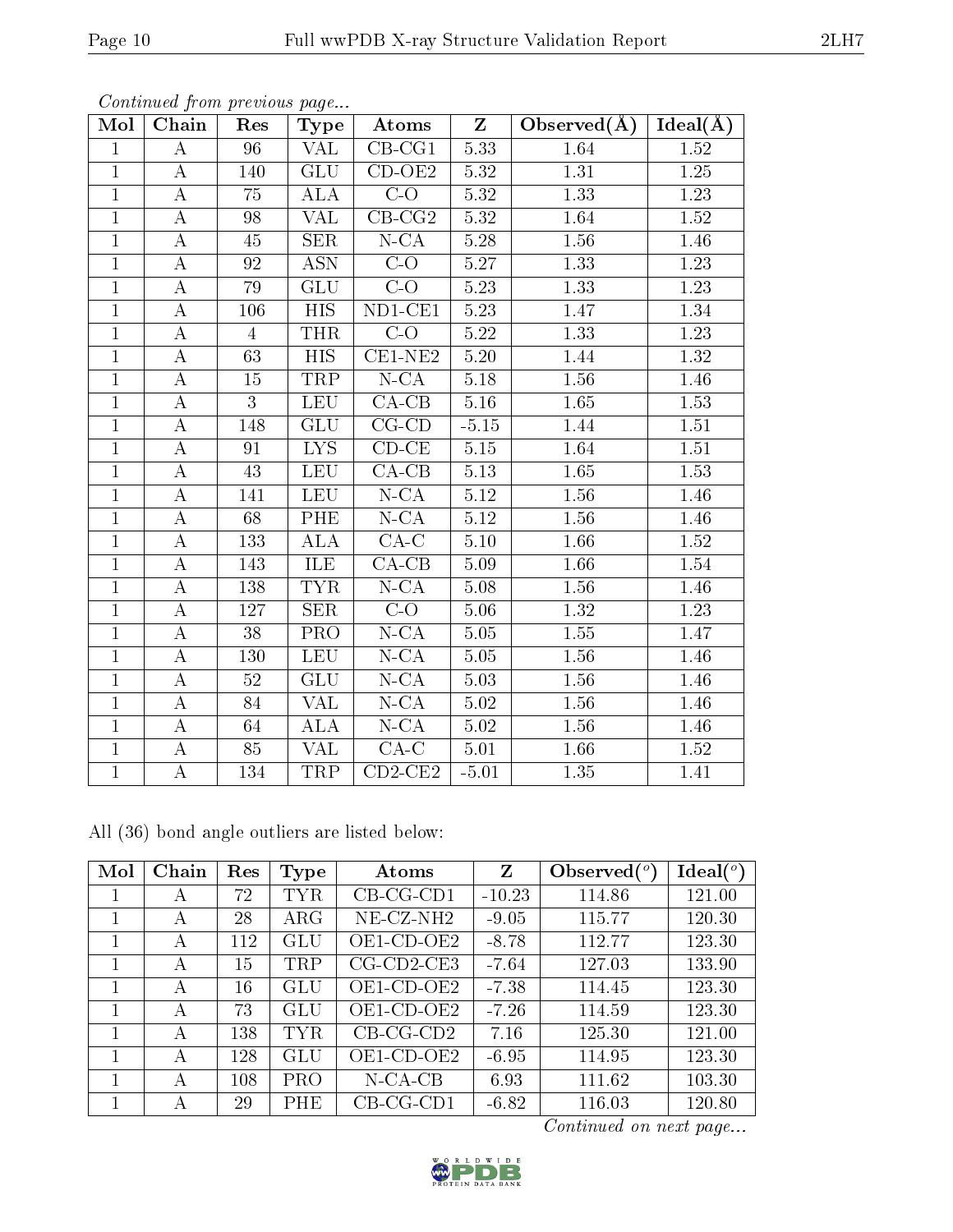| Mol            | Chain            | Res            | <b>Type</b>             | Atoms                          | $Z_{\parallel}$ | Observed $(°)$ | Ideal $(^\circ)$ |
|----------------|------------------|----------------|-------------------------|--------------------------------|-----------------|----------------|------------------|
| $\mathbf{1}$   | А                | 17             | <b>GLU</b>              | $\overline{\text{OE1-CD-OE2}}$ | $-6.78$         | 115.16         | 123.30           |
| $\overline{1}$ | $\bf{A}$         | 30             | PHE                     | $CB-CG-CD2$                    | $-6.57$         | 116.20         | 120.80           |
| $\mathbf{1}$   | $\bf{A}$         | 46             | PHE                     | $CB-CG-CD2$                    | 6.56            | 125.39         | 120.80           |
| $\mathbf{1}$   | A                | 54             | PRO                     | $N$ -CA-CB                     | 6.56            | 111.17         | 103.30           |
| $\mathbf{1}$   | $\bf{A}$         | 23             | $\overline{\text{PRO}}$ | $N$ -CA-CB                     | 6.51            | 111.11         | 103.30           |
| $\mathbf{1}$   | A                | 120            | GLU                     | $OE1$ -CD-OE2                  | $-6.40$         | 115.62         | 123.30           |
| $\mathbf{1}$   | Α                | 29             | PHE                     | $CD1$ -CG-CD2                  | $6.15\,$        | 126.29         | 118.30           |
| $\mathbf{1}$   | $\bf{A}$         | 72             | <b>TYR</b>              | $CG$ -CD1-CE1                  | $-6.13$         | 116.39         | 121.30           |
| $\mathbf{1}$   | А                | 15             | TRP                     | CH2-CZ2-CE2                    | $-6.07$         | 111.33         | 117.40           |
| $\overline{1}$ | $\boldsymbol{A}$ | 126            | <b>TRP</b>              | $CE2$ -CD2-CG                  | $-5.91$         | 102.57         | 107.30           |
| $\mathbf{1}$   | $\bf{A}$         | 134            | $\operatorname{TRP}$    | $CG$ -CD1-NE1                  | $-5.84$         | 104.26         | 110.10           |
| $\overline{1}$ | А                | 15             | TRP                     | $CD2$ -CE3-CZ3                 | $-5.77$         | 111.30         | 118.80           |
| $\overline{1}$ | A                | 68             | PHE                     | $CB-CG-CD1$                    | $-5.73$         | 116.79         | 120.80           |
| $\mathbf{1}$   | $\bf{A}$         | $\overline{5}$ | GLU                     | $\overline{\text{OE1-CD-OE2}}$ | $-5.66$         | 116.50         | 123.30           |
| $\overline{1}$ | $\bf{A}$         | 48             | $\overline{LYS}$        | $CB-CA-C$                      | $-5.66$         | 99.08          | 110.40           |
| $\mathbf{1}$   | $\bf{A}$         | 138            | <b>TYR</b>              | $CD1-CE1-CZ$                   | 5.64            | 124.88         | 119.80           |
| $\mathbf{1}$   | A                | 142            | <b>ALA</b>              | $O-C-N$                        | 5.62            | 131.69         | 122.70           |
| $\mathbf{1}$   | Α                | 12             | ${\rm LYS}$             | $O-C-N$                        | 5.53            | 131.54         | 122.70           |
| $\overline{1}$ | $\bf{A}$         | 87             | <b>ASP</b>              | $CB-CG-OD2$                    | $-5.47$         | 113.38         | 118.30           |
| $\mathbf{1}$   | A                | 126            | TRP                     | NE1-CE2-CD2                    | 5.43            | 112.73         | 107.30           |
| $\mathbf{1}$   | A                | 131            | <b>ASN</b>              | $O-C-N$                        | 5.37            | 131.29         | 122.70           |
| $\overline{1}$ | А                | 149            | MET                     | $O-C-N$                        | 5.37            | 131.28         | 122.70           |
| $\mathbf{1}$   | $\bf{A}$         | 15             | TRP                     | NE1-CE2-CZ2                    | $-5.33$         | 124.53         | 130.40           |
| $\overline{1}$ | $\bf{A}$         | 15             | <b>TRP</b>              | $CD1-NE1-CE2$                  | $-5.33$         | 104.21         | 109.00           |
| $\mathbf{1}$   | $\bf{A}$         | 8              | ALA                     | $O-C-N$                        | 5.28            | 131.14         | 122.70           |
| $\overline{1}$ | $\rm A$          | 124            | <b>ALA</b>              | $CB-CA-C$                      | $-5.16$         | 102.36         | 110.10           |

There are no chirality outliers.

All (7) planarity outliers are listed below:

| Mol          | Chain | Res | Type                    | Group     |
|--------------|-------|-----|-------------------------|-----------|
| 1            | А     | 17  | $\overline{\text{GLU}}$ | Sidechain |
| $\mathbf{1}$ | A     | 42  | <b>ASP</b>              | Sidechain |
| 1            | A     | 55  | <b>GLN</b>              | Sidechain |
| 1            | А     | 56  | <b>ASN</b>              | Sidechain |
| 1            | А     | 61  | <b>GLN</b>              | Sidechain |
| 1            |       | 87  | <b>ASP</b>              | Sidechain |
|              |       | 92  | <b>ASN</b>              | Sidechain |



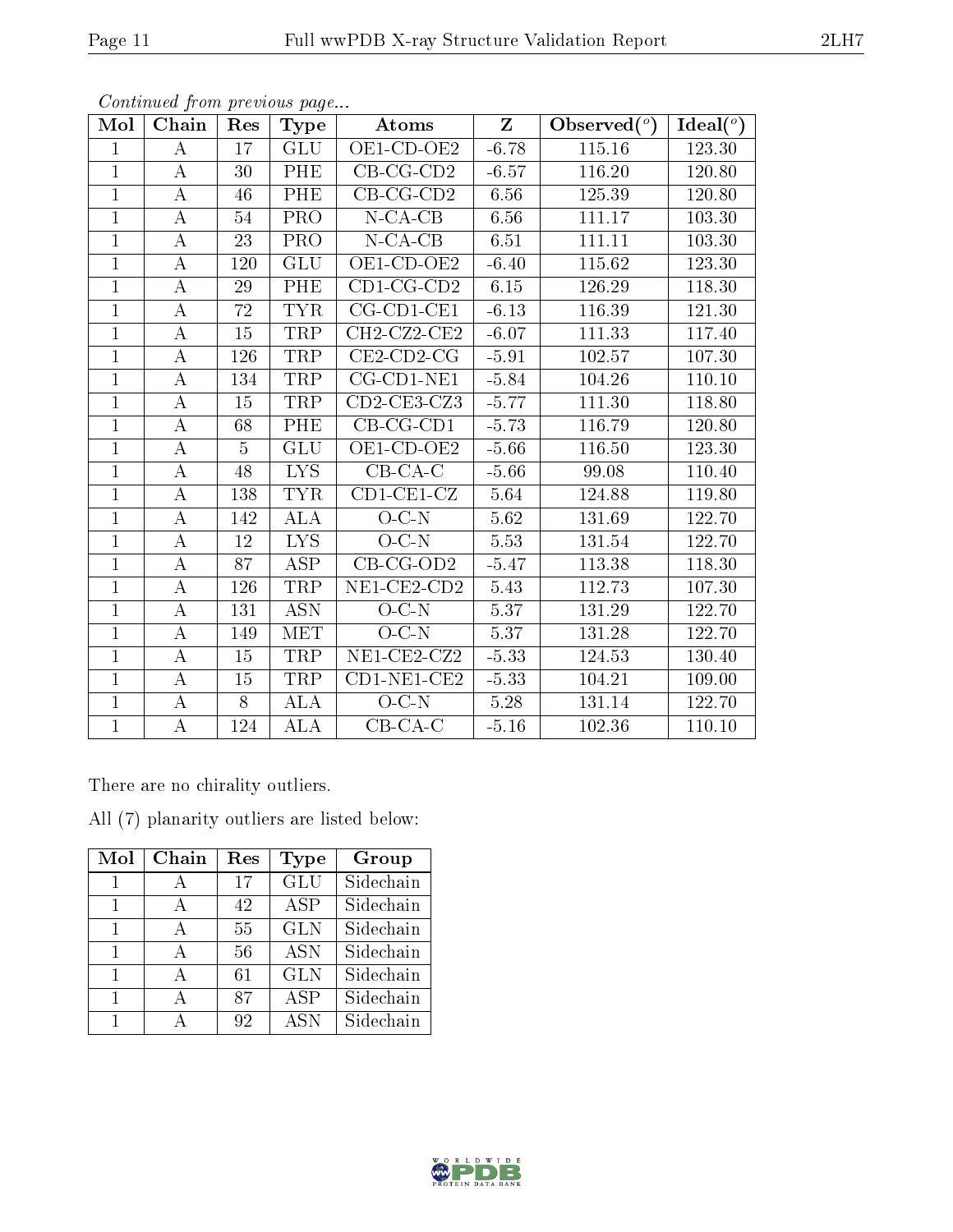### $5.2$  Too-close contacts  $(i)$

In the following table, the Non-H and H(model) columns list the number of non-hydrogen atoms and hydrogen atoms in the chain respectively. The H(added) column lists the number of hydrogen atoms added and optimized by MolProbity. The Clashes column lists the number of clashes within the asymmetric unit, whereas Symm-Clashes lists symmetry related clashes.

|  |      |          | Mol   Chain   Non-H   H(model)   H(added)   Clashes   Symm-Clashes |
|--|------|----------|--------------------------------------------------------------------|
|  | 1180 | $1200\,$ | 200                                                                |
|  |      |          |                                                                    |
|  |      |          |                                                                    |
|  |      |          |                                                                    |
|  | 1295 | 1235     |                                                                    |

The all-atom clashscore is defined as the number of clashes found per 1000 atoms (including hydrogen atoms). The all-atom clashscore for this structure is 12.

All (29) close contacts within the same asymmetric unit are listed below, sorted by their clash magnitude.

| Atom-1                    | Atom-2              | Interatomic      | Clash         |
|---------------------------|---------------------|------------------|---------------|
|                           |                     | distance $(\AA)$ | overlap $(A)$ |
| 1: A:30: PHE:HZ           | 3:A:155:NBE:H5      | 1.25             | 0.96          |
| 1:A:30:PHE:CZ             | 3:A:155:NBE:H5      | $2.17\,$         | 0.76          |
| 1: A:63: HIS: HB3         | 3:A:155:NBE:H3      | 1.72             | 0.71          |
| 1:A:63:HIS:HBB            | 3:A:155:NBE:C3      | 2.24             | 0.68          |
| 2:A:154:HEM:NA            | 3:A:155:NBE:H2      | $2.10\,$         | 0.67          |
| 1: A.92: ASN:O            | 1:A:96:VAL:HG12     | 2.01             | 0.60          |
| 1:A:63:HIS:HBB            | 3:A:155:NBE:C4      | 2.32             | 0.60          |
| 1:A:77:GLN:NE2            | 1: A:85:VAL:H       | 2.03             | 0.56          |
| 1:A:18:PHE:CE1            | 1: A:25: HIS: HB3   | 2.40             | 0.56          |
| 1: A:30: PHE:HZ           | 3:A:155:NBE:C5      | 2.08             | 0.56          |
| 2:A:154:HEM:CAA           | 3:A:155:NBE:H2      | 2.43             | 0.54          |
| 1:A:63:HIS:HB3            | 3:A:155:NBE:H4      | 1.89             | 0.54          |
| $1:A:21:\overline{ASN:C}$ | 1: A:21: ASN:HD22   | 2.11             | $0.51\,$      |
| 1:A:102:VAL:HG13          | 2:A:154:HEM:HAC     | 1.95             | 0.49          |
| 1:A:139:ASP:O             | 1: A:143: ILE: HG13 | 2.13             | 0.49          |
| 1:A:103:ALA:O             | 1:A:106:HIS:HB2     | 2.14             | 0.47          |
| 2:A:154:HEM:CAA           | 3:A:155:NBE:H2      | 2.50             | 0.47          |
| 1: A:54: PRO:HB2          | 1: A:57: ASN:HB2    | 1.95             | 0.46          |
| 1: A:87: ASP:O            | 1:A:91:LYS:HG3      | 2.16             | 0.46          |
| 2:A:154:HEM:CIA           | 3: A: 155: NBE: C2  | 2.99             | 0.45          |
| 1: A:31: ILE: O           | 1:A:35:GLU:HG3      | 2.16             | 0.45          |
| 1:A:93:LEU:HA             | 1:A:93:LEU:HD23     | 1.59             | 0.44          |
| 2:A:154:HEM:NA            | 3:A:155:NBE:C2      | 2.79             | 0.44          |

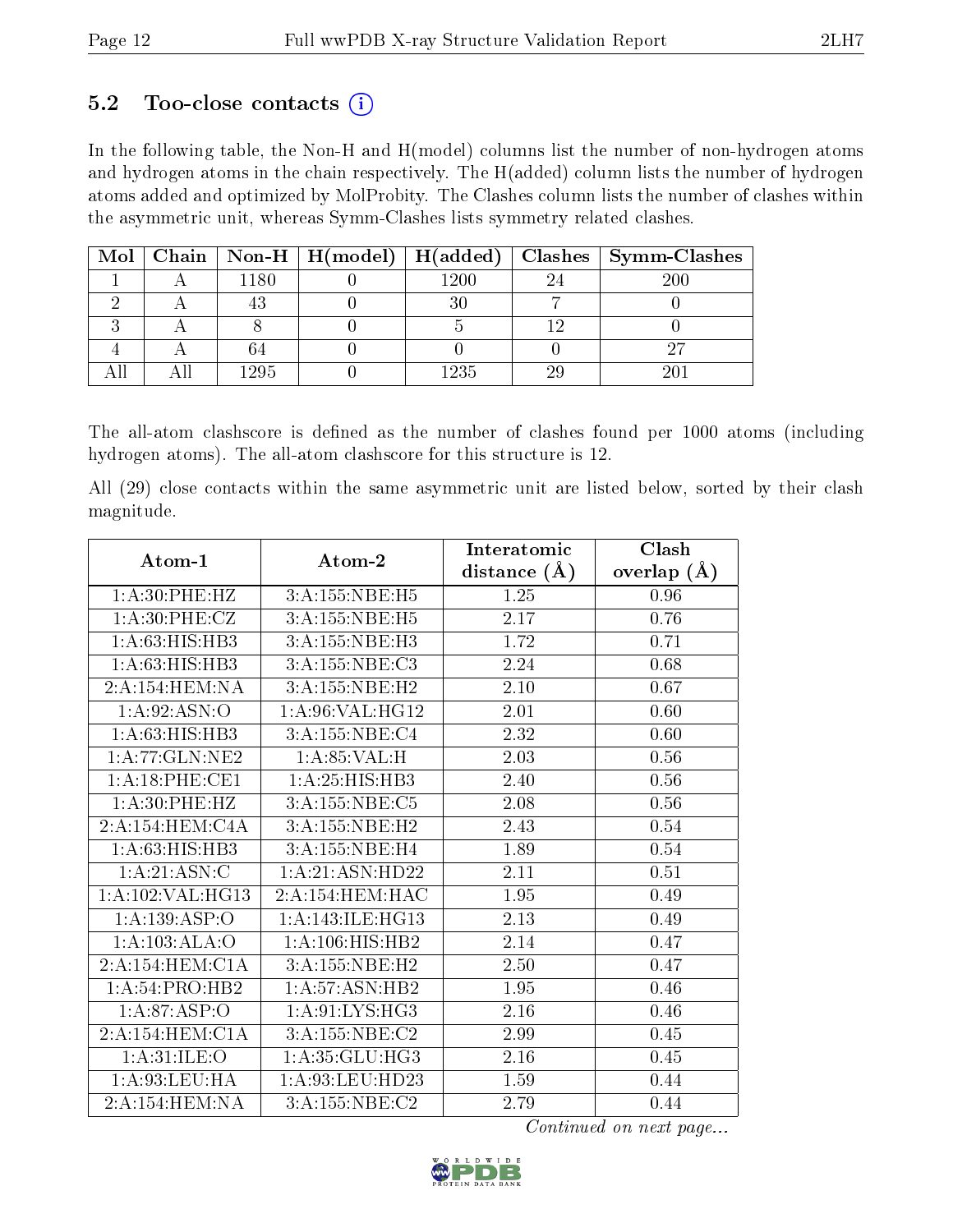| Atom-1                                     | Atom-2               | Interatomic<br>distance (Å | Clash<br>overlap<br>(A) |
|--------------------------------------------|----------------------|----------------------------|-------------------------|
| 1: A:100: LYS: HG3                         | 2:A:154:HEM:HAD2     | 2.01                       | 0.43                    |
| 1: A:21: ASN: C                            | 1:A:21:ASN:ND2       | 2.72                       | 0.42                    |
| 1: A:17: GLU:OE2                           | 1: A: 122: VAL: HG12 | 2.20                       | 0.41                    |
| 1: A:136: ILE: O                           | 1: A:140: GLU:HG2    | 2.21                       | 0.41                    |
| $1 \cdot A \cdot 22 \cdot H$ F $\cdot H$ A | 1: A:22: ILE:HD13    | 181                        | () 4()                  |

All (201) symmetry-related close contacts are listed below. The label for Atom-2 includes the symmetry operator and encoded unit-cell translations to be applied.

| Atom-1             | Atom-2                      | Interatomic       | Clash             |
|--------------------|-----------------------------|-------------------|-------------------|
|                    |                             | distance $(A)$    | overlap $(\AA)$   |
| 1:A:126:TRP:CD1    | $1:A:128:GLU:Cl2$ 675       | 0.34              | 1.86              |
| 1: A: 4: THE: OG1  | 1:A:17:GLU:CB[2 675]        | 0.47              | 1.73              |
| 1:A:127:SER:N      | 1:A:131:ASN:CA[2 675]       | $\overline{0.51}$ | 1.69              |
| 1: A:6: SER:O      | 1:A:14:SER:N[2 675]         | 0.53              | 1.67              |
| 1:A:8:ALA:CA       | 1:A:13:SER:OG[2 675]        | 0.54              | 1.66              |
| 1: A:6: SER:OG     | $1:A:14:SER:O[2_675]$       | 0.57              | $\overline{1.63}$ |
| 1:A:10:LEU:CA      | 1:A:10:LEU:C[2 675]         | 0.59              | 1.61              |
| $1:$ A:126:TRP:NE1 | 1:A:128:GLU:CA[2 675]       | 0.66              | 1.54              |
| 1:A:9:ALA:CB       | 1:A:12:LYS:C[2 675]         | 0.69              | 1.51              |
| 1: A:119: LYS:CD   | $1: A:128: GLU:OE2[2_675]$  | 0.76              | 1.44              |
| 1: A:126:TRP:C     | 1:A:131:ASN:C[2 675]        | 0.80              | 1.40              |
| 1: A:126:TRP:CG    | 1:A:128:GLU:O[2 675]        | 0.84              | 1.36              |
| 1: A:126:TRP:C     | $1:A:131:ASN:CA[2_675]$     | $\overline{0.90}$ | $\overline{1.30}$ |
| 1:A:8:ALA:C        | 1:A:13:SER:CB[2 675]        | 0.90              | 1.30              |
| 1:A:134:TRP:N      | 4:A:215:HOH:O[2 675]        | 0.91              | 1.29              |
| 1:A:9:ALA:N        | 1:A:13:SER:CA[2 675]        | 0.95              | 1.25              |
| 1: A: 10: LEU: O   | 1:A:10:LEU:CB[2 675]        | 0.96              | 1.24              |
| 1: A:126:TRP:NE1   | $1:A:128:GLU:N[2_675]$      | 0.98              | 1.22              |
| 1: A:119: LYS:CE   | $1: A: 128: GLU: CG[2_675]$ | 1.01              | 1.19              |
| 1:A:130:LEU:N      | 1:A:130:LEU:CD2[2 675]      | 1.04              | 1.16              |
| 1:A:8:ALA:N        | 1:A:13:SER:OG[2 675]        | 1.05              | 1.15              |
| 1:A:127:SER:N      | 1:A:131:ASN:N[2 675]        | 1.09              | 1.11              |
| 1: A: 10: LEU: CA  | 1:A:10:LEU:O[2 675]         | 1.09              | 1.11              |
| 1:A:7:GLN:CB       | 4:A:201:HOH:O[2_675]        | 1.09              | 1.11              |
| 1:A:9:ALA:CA       | 1:A:13:SER:N[2 675]         | $\overline{1.10}$ | $\overline{1.10}$ |
| 1:A:4:THR:CB       | 1:A:17:GLU:CB[2 675]        | 1.11              | 1.09              |
| 1:A:125:LYS:C      | 1:A:133:ALA:N[2 675]        | 1.13              | 1.07              |
| 1: A: 130: LEU: O  | 4:A:190:HOH:O[2 675]        | 1.13              | $\overline{1.07}$ |
| 1:A:7:GLN:CA       | 4:A:201:HOH:O[2 675]        | 1.15              | 1.05              |
| $1:$ A:126:TRP:O   | 1:A:131:ASN:C[2 675]        | 1.19              | 1.01              |

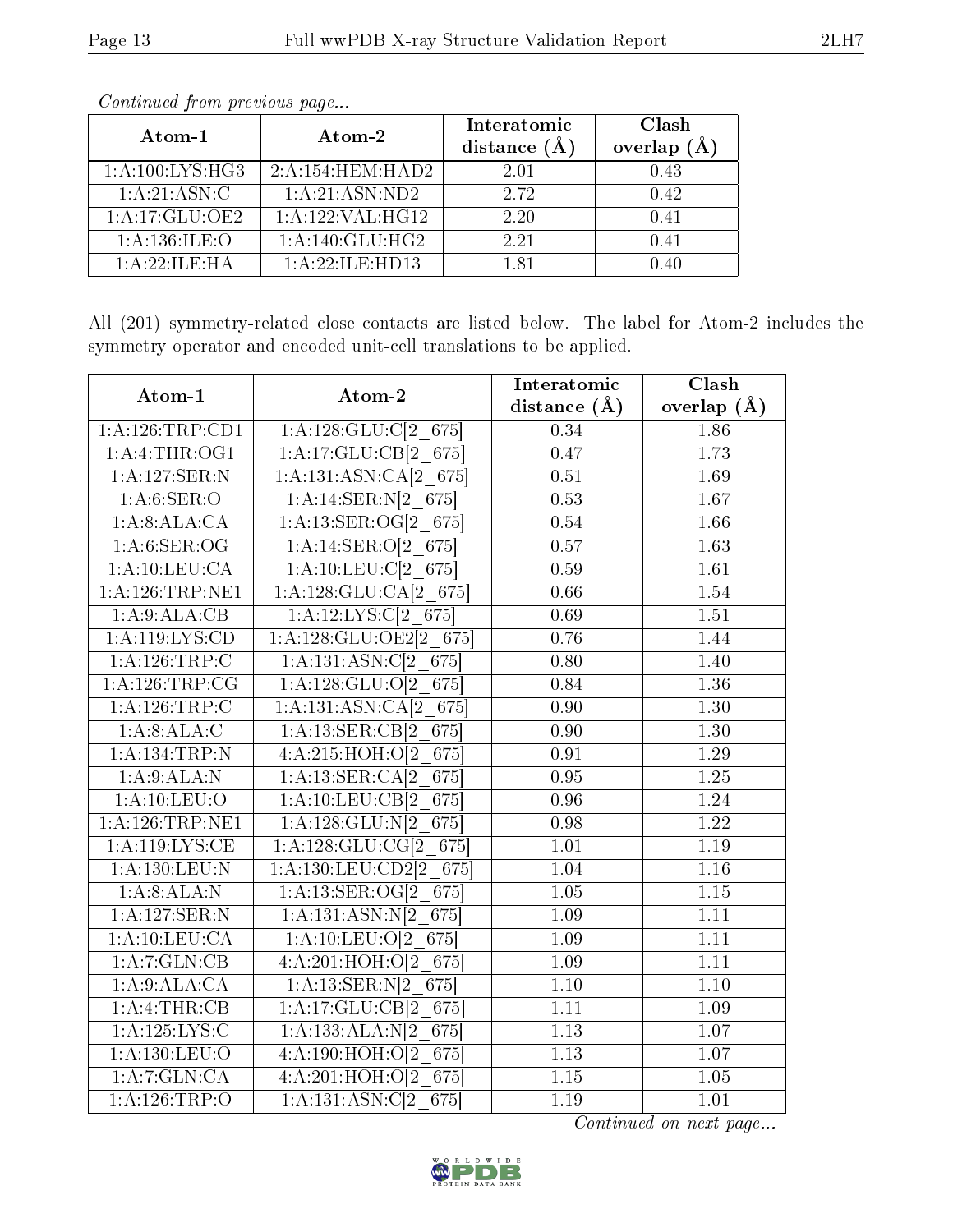| Atom-1                      | Atom-2                             | Interatomic    | Clash           |
|-----------------------------|------------------------------------|----------------|-----------------|
|                             |                                    | distance $(A)$ | overlap $(\AA)$ |
| 1:A:126:TRP:CD1             | 1:A:128:GLU:O[2 675]               | 1.21           | 0.99            |
| 1: A:7: GLN: OE1            | 1:A:17:GLU:OE2[2_675]              | 1.23           | 0.97            |
| 1: A:6: SER: C              | $1:A:14:SER:N[2_675]$              | 1.24           | 0.96            |
| 1: A:9: ALA:O               | 1:A:9:ALA:O[2 675]                 | 1.26           | 0.94            |
| 1: A: 126: TRP: CE2         | 1:A:128:GLU:CA[2 675]              | 1.26           | 0.94            |
| 1:A:9:ALA:CB                | 1:A:12:LYS:CA[2 675]               | 1.26           | 0.94            |
| 1:A:123:GLY:O               | $1:A:132[B]:SER:OG[2_675]$         | 1.28           | 0.92            |
| 1:A:7:GLN:OE1               | 1:A:17:GLU:OE1[2 675]              | 1.28           | 0.92            |
| 1: A: 125: LYS: CB          | 1:A:133:ALA:CA[2 675]              | 1.29           | 0.91            |
| 1: A:119: LYS:O             | 4:A:181:HOH:O[2 675]               | 1.29           | 0.91            |
| 1:A:126:TRP:O               | 1:A:131:ASN:O[2 675]               | 1.30           | 0.90            |
| 1: A: 10: LEU: CD1          | 1:A:14:SER:OG[2 675]               | 1.30           | 0.90            |
| 1:A:7:GLN:NE2               | 1:A:122:VAL:CA[2 675]              | 1.30           | 0.90            |
| 1:A:17:GLU:C                | $4:A:2\overline{19:HOH:O[2\;675]}$ | 1.31           | 0.89            |
| 1: A:9: ALA: N              | 1:A:13:SER:CB[2 675]               | 1.31           | 0.89            |
| 1: A: 125: LYS: O           | 1:A:133:ALA:N[2 675]               | 1.31           | 0.89            |
| 1: A:7: GLN: OE1            | 1:A:17:GLU:CD[2 675]               | 1.32           | 0.88            |
| 1:A:4:THR:O                 | 4:A:204:HOH:O[2 675]               | 1.32           | 0.88            |
| 1: A:6: SER: C              | 1:A:14:SER:CA[2 675]               | 1.33           | 0.87            |
| 1:A:9:ALA:N                 | $1:A:13:SER:N[2_675]$              | 1.34           | 0.86            |
| 1:A:7:GLN:CG                | $1:A:17:GLU:OE2[2_675]$            | 1.35           | 0.85            |
| 1:A:7:GLN:CD                | 1:A:17:GLU:OE2[2 675]              | 1.35           | 0.85            |
| 1:A:9:ALA:CB                | 1:A:13:SER:N[2 675]                | 1.35           | 0.85            |
| 1:A:8:ALA:CA                | 1:A:13:SER:CB[2 675]               | 1.36           | 0.84            |
| 1:A:6:SER:CB                | 1:A:14:SER:O[2 675]                | 1.39           | 0.81            |
| 1:A:126:TRP:CB              | 1:A:128:GLU:O[2 675]               | 1.39           | 0.81            |
| 1:A:126:TRP:CD1             | 1:A:128:GLU:CA[2 675]              | 1.41           | 0.79            |
| 1:A:7:GLN:C                 | 4:A:201:HOH:O[2 675]               | 1.42           | 0.78            |
| 1: A:6: SER: C              | $1:A:13:SER:C[2_675]$              | 1.42           | 0.78            |
| 1:A:119:LYS:CD              | $1:A:128:GLU:CD[2_675]$            | 1.42           | 0.78            |
| 1:A:4:THR:CA                | $1:A:17:GLU:CG[2_675]$             | 1.44           | 0.76            |
| 1: A:4:THR: N               | 1:A:17:GLU:CG[2 675]               | 1.44           | 0.76            |
| 1: A:6: SER:O               | 1:A:14:SER:CA[2 675]               | 1.44           | 0.76            |
| 1:A:4:THR:CB                | 1:A:17:GLU:CA[2 675]               | 1.45           | 0.75            |
| 1:A:134:TRP:CA              | $4:A:215:HOH:O[2_675]$             | 1.45           | 0.75            |
| $1:$ A:126:TRP:NE1          | $1:A:128:GLU:Cl2$ 675              | $1.50\,$       | 0.70            |
| 1:A:10:LEU:CA               | 1:A:10:LEU:CA[2 675]               | 1.50           | 0.70            |
| 1: A:6: SER:C               | $1:A:13:SER:O[2_675]$              | 1.52           | 0.68            |
| 1: A: 10: LEU: CD2          | $1:A:11:VAL:CA[2_675]$             | 1.53           | 0.67            |
| 1:A:4:THR:OG1               | 1:A:17:GLU:CG[2 675]               | 1.53           | 0.67            |
| $1:A:\overline{130:LEU:CA}$ | 1:A:130:LEU:CD2[2 675]             | 1.53           | 0.67            |

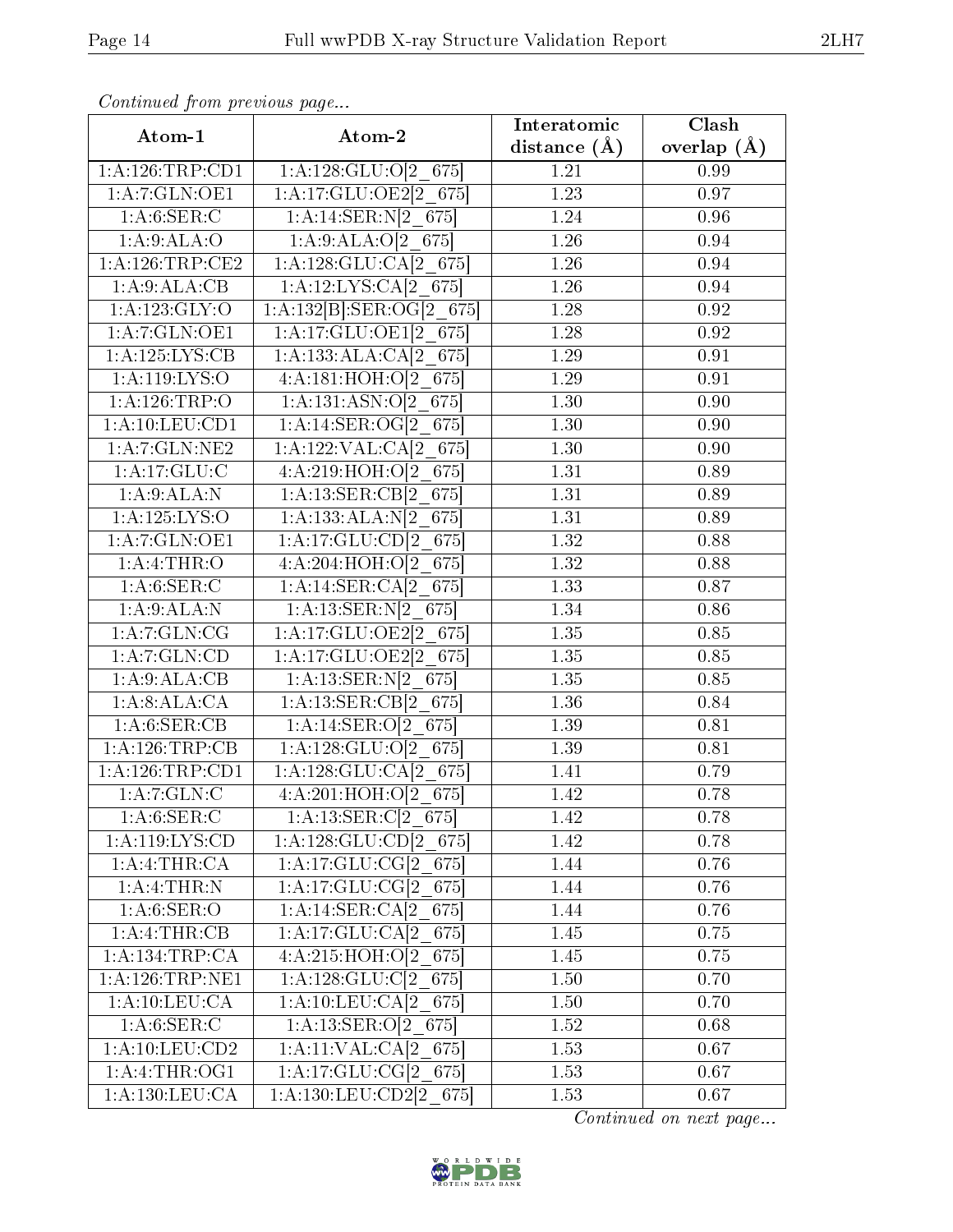| Atom-1             | Atom-2                           | Interatomic      | Clash             |
|--------------------|----------------------------------|------------------|-------------------|
|                    |                                  | distance $(\AA)$ | overlap $(\AA)$   |
| 1:A:7:GLN:N        | 1:A:13:SER:O[2 675]              | 1.53             | 0.67              |
| 1:A:122:VAL:N      | $1:A:129:GLU:OE2[2_675]$         | 1.54             | 0.66              |
| 1: A:5: GLU:CB     | 1:A:16:GLU:CB[2 675]             | 1.54             | 0.66              |
| 1: A:5: GLU: C     | 1:A:16:GLU:CB[2 675]             | 1.55             | 0.65              |
| 1:A:126:TRP:CG     | $1:A:128:GLU:Cl2$ 675            | 1.55             | 0.65              |
| 1:A:6:SER:CB       | $1:A:14:\overline{3ER:C[2] 675}$ | 1.56             | 0.64              |
| 1:A:126:TRP:CD1    | 1:A:129:GLU:N[2 675]             | 1.56             | 0.64              |
| 1: A: 127: SER: CA | 1:A:131:ASN:CA[2 675]            | 1.56             | 0.64              |
| 1: A:9:ALA:C       | $1:A:9:ALA:O[2_675]$             | 1.57             | 0.63              |
| 1: A:6: SER:O      | 1:A:13:SER:C[2 675]              | 1.57             | 0.63              |
| 1: A: 10: LEU: N   | 1:A:10:LEU:O[2 675]              | 1.58             | 0.62              |
| 1: A:56: ASN:OD1   | 4:A:171:HOH:O[1 545]             | 1.58             | 0.62              |
| 1: A: 10: LEU: CG  | 1:A:14:SER:OG[2 675]             | 1.58             | 0.62              |
| 1:A:127:SER:N      | 1:A:131:ASN:CB[2 675]            | 1.58             | $\overline{0.62}$ |
| 1: A: 7: GLN: N    | 1:A:14:SER:CA[2 675]             | 1.60             | 0.60              |
| 1: A: 10: LEU: C   | 1:A:10:LEU:CB[2 675]             | 1.60             | 0.60              |
| 1: A: 130: LEU: CB | 1:A:130:LEU:CG[2 675]            | 1.60             | 0.60              |
| 1: A: 125: LYS: CA | 1:A:133:ALA:N[2 675]             | 1.61             | 0.59              |
| 1:A:6:SER:CB       | 1:A:15:TRP:N[2 675]              | 1.62             | 0.58              |
| 1: A:118: ILE: O   | $1:A:129:GLU:OE2[2_675]$         | 1.62             | 0.58              |
| 1: A:126:TRP:C     | $1:A:131:ASN:CB[2_675]$          | 1.63             | $\overline{0.57}$ |
| 1:A:129:GLU:C      | 1:A:130:LEU:CD2[2 675]           | 1.63             | 0.57              |
| 1: A: 4: THE: OG1  | 1:A:17:GLU:CA[2 675]             | 1.64             | 0.56              |
| 1: A:6: SER:CB     | 1:A:15:TRP:CA[2 675]             | 1.64             | 0.56              |
| 1:A:4:THR:CB       | 1:A:17:GLU:CG[2 675]             | 1.65             | 0.55              |
| 1: A:6: SER: N     | 1:A:17:GLU:N[2 675]              | 1.66             | 0.54              |
| 1: A: 130: LEU: CA | 1:A:130:LEU:CB[2 675]            | 1.67             | 0.53              |
| 1: A:18:PHE:N      | 4:A:219:HOH:O[2 675]             | 1.68             | 0.52              |
| 1:A:126:TRP:CA     | 1:A:131:ASN: $C[2_675]$          | 1.68             | 0.52              |
| 1: A:6: SER:OG     | $1:A:14:SER:C[2_675]$            | 1.68             | 0.52              |
| 1: A:5: GLU: CA    | $1:A:16:GLU:CB[2_675]$           | 1.69             | 0.51              |
| 1: A:126:TRP:O     | 1:A:131:ASN:CA[2 675]            | 1.69             | 0.51              |
| 1:A:122:VAL:O      | 1:A:132[C].SER:OG[2 675]         | 1.70             | 0.50              |
| 1: A:56: ASN:CB    | 4:A:187:HOH:O[1 545]             | 1.70             | 0.50              |
| 1: A:126:TRP:NE1   | 1:A:127:SER:C[2 675]             | 1.71             | 0.49              |
| 1:A:7:GLN:CB       | 1:A:17:GLU:OE2[2 675]            | 1.71             | 0.49              |
| 1:A:17:GLU:O       | 4:A:219:HOH:O[2 675]             | 1.72             | 0.48              |
| 1: A:8:ALA:C       | $1:A:13:SER:OG[2_675]$           | 1.73             | 0.47              |
| 1: A:6: SER:CB     | $1:A:15:TRP:C[2_675]$            | 1.73             | 0.47              |
| 1:A:15:TRP:CB      | 4:A:218:HOH:O[2 675]             | 1.73             | 0.47              |
| 1: A:6: SER:CA     | 1:A:16:GLU:N[2 675]              | 1.73             | 0.47              |

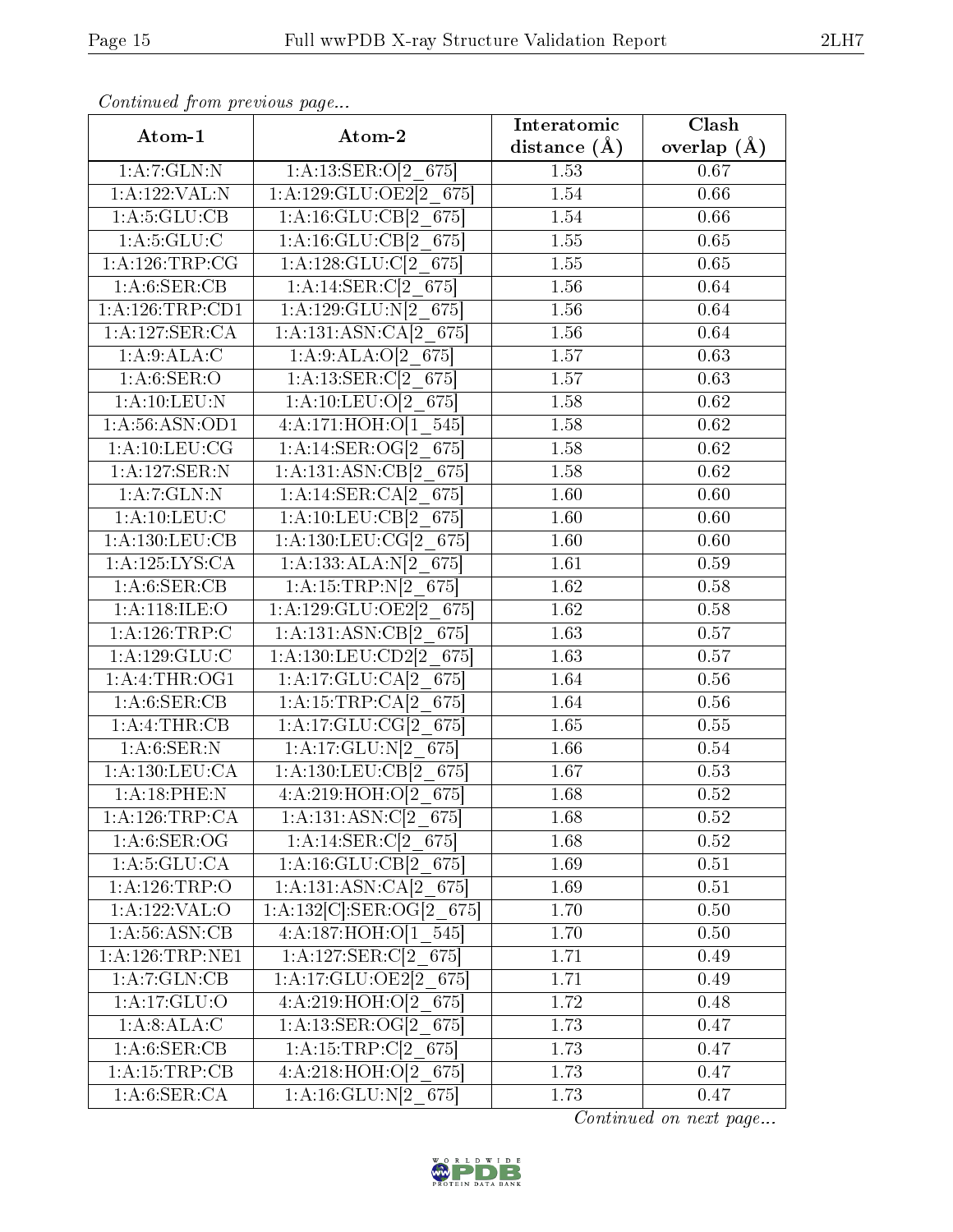| Atom-1                          | Atom-2                                       | Interatomic    | Clash             |
|---------------------------------|----------------------------------------------|----------------|-------------------|
|                                 |                                              | distance $(A)$ | overlap $(A)$     |
| 1:A:125:LYS:CB                  | 1:A:133:ALA:N[2 675]                         | 1.75           | 0.45              |
| 1: A:6:SER:N                    | 1:A:16:GLU:N[2 675]                          | 1.76           | 0.44              |
| 1: A: 10: LEU: O                | 1:A:10:LEU:CG[2 675]                         | 1.77           | 0.43              |
| 1:A:56:ASN:OD1                  | 4:A:170:HOH:O[1 545]                         | 1.78           | 0.42              |
| 1: A:118: ILE: O                | 1:A:129:GLU:CD[2 675]                        | 1.80           | 0.40              |
| 1:A:133:ALA:C                   | 4:A:215:HOH:O[2 675]                         | 1.80           | 0.40              |
| 1: A:5: GLU: CG                 | 1:A:16:GLU:CG[2 675]                         | 1.81           | 0.39              |
| 1: A:118: ILE: CG2              | 1:A:129:GLU:CB[2 675]                        | 1.81           | 0.39              |
| 1: A: 126: TRP: CH2             | 1:A:126:TRP:CH2[2 675]                       | 1.81           | 0.39              |
| 1: A: 130: LEU: CA              | 1:A:130:LEU:CG[2 675]                        | 1.81           | 0.39              |
| 1:A:8:ALA:N                     | 1:A:13:SER:CB[2 675]                         | 1.81           | 0.39              |
| 1: A:5: GLU:CG                  | 1:A:16:GLU:CB[2 675]                         | 1.81           | 0.39              |
| 1: A: 10: LEU: N                | 1:A:10:LEU:C[2 675]                          | 1.82           | 0.38              |
| 1: A:11: VAL:O                  | 4:A:218:HOH:O[2 675]                         | 1.82           | 0.38              |
| 1: A: 122: VAL: CG2             | 1:A:132[A]:SER:OG[2 675]                     | 1.82           | 0.38              |
| 1:A:127:SER:N                   | 1:A:131:ASN:C[2 675]                         | 1.83           | 0.37              |
| 1: A:126:TRP:CE2                | $1:A:128:GLU:N[2_675]$                       | 1.83           | 0.37              |
| 1:A:9:ALA:CB                    | $1:A:12:LYS:O[2_675]$                        | 1.83           | 0.37              |
| 1: A:6: SER:CA                  | 1:A:15:TRP:N[2 675]                          | 1.84           | 0.36              |
| 1:A:4:THR:N                     | 1:A:17:GLU:CD[2 675]                         | 1.84           | 0.36              |
| 1:A:7:GLN:NE2                   | 1:A:122:VAL:CB[2 675]                        | 1.84           | 0.36              |
| 1:A:15:TRP:N                    | $4:A:218:H\overline{O}H:\overline{O[2]}$ 675 | 1.85           | 0.35              |
| 1: A: 10: LEU: CD1              | 1:A:14:SER:CB[2 675]                         | 1.85           | $\overline{0.35}$ |
| 1:A:126:TRP:O                   | 1:A:131:ASN:CG[2 675]                        | 1.87           | 0.33              |
| 1: A:126:TRP:CB                 | 1:A:132[B]:SER:OG[2 675]                     | 1.87           | 0.33              |
| 1:A:9:ALA:CB                    | 1:A:12:LYS:CB[2 675]                         | 1.87           | 0.33              |
| 1: A:6: SER: C                  | 1:A:14:SER:C[2 675]                          | 1.88           | 0.32              |
| 1:A:7:GLN:N                     | $1:A:14:\overline{SER:N} [2_675]$            | 1.88           | 0.32              |
| 1: A:8:ALA:CB                   | $1:A:13:SER:OG[2_675]$                       | 1.88           | 0.32              |
| 1: A: 7: GLN: N                 | $1:A:13:SER:C[2_675]$                        | 1.88           | 0.32              |
| $1: A: 119: LYS: \overline{CG}$ | $1:A:128:GLU:CB[2_675]$                      | 1.88           | 0.32              |
| 1:A:4:THR:CG2                   | 1:A:17:GLU:CB[2 675]                         | 1.89           | 0.31              |
| 1:A:126:TRP:C                   | $1:A:131:ASN:N[2_675]$                       | 1.90           | 0.30              |
| 1:A:7:GLN:CG                    | $1:A:122:VAL:CG1[2_675]$                     | 1.91           | 0.29              |
| 1:A:125:LYS:O                   | 1:A:130:LEU:O[2 675]                         | 1.92           | 0.28              |
| 1:A:7:GLN:C                     | 1:A:13:SER:OG[2 675]                         | 1.94           | $0.26\,$          |
| 1: A:6: SER:CA                  | $1:A:14:SER:C[2_675]$                        | 1.95           | 0.25              |
| 1: A: 10: LEU: C                | $1:A:10:LEU:Cl2_675$                         | 1.95           | $0.25\,$          |
| 1: A:7: GLN: NE2                | 1:A:122:VAL:Cl <sub>2</sub> 675              | 1.95           | 0.25              |
| 1: A:4:THR: C                   | 4:A:204:HOH:O[2 675]                         | $1.95\,$       | 0.25              |
| 1: A:9:ALA:C                    | 1:A:13:SER:N[2 675]                          | 1.96           | 0.24              |

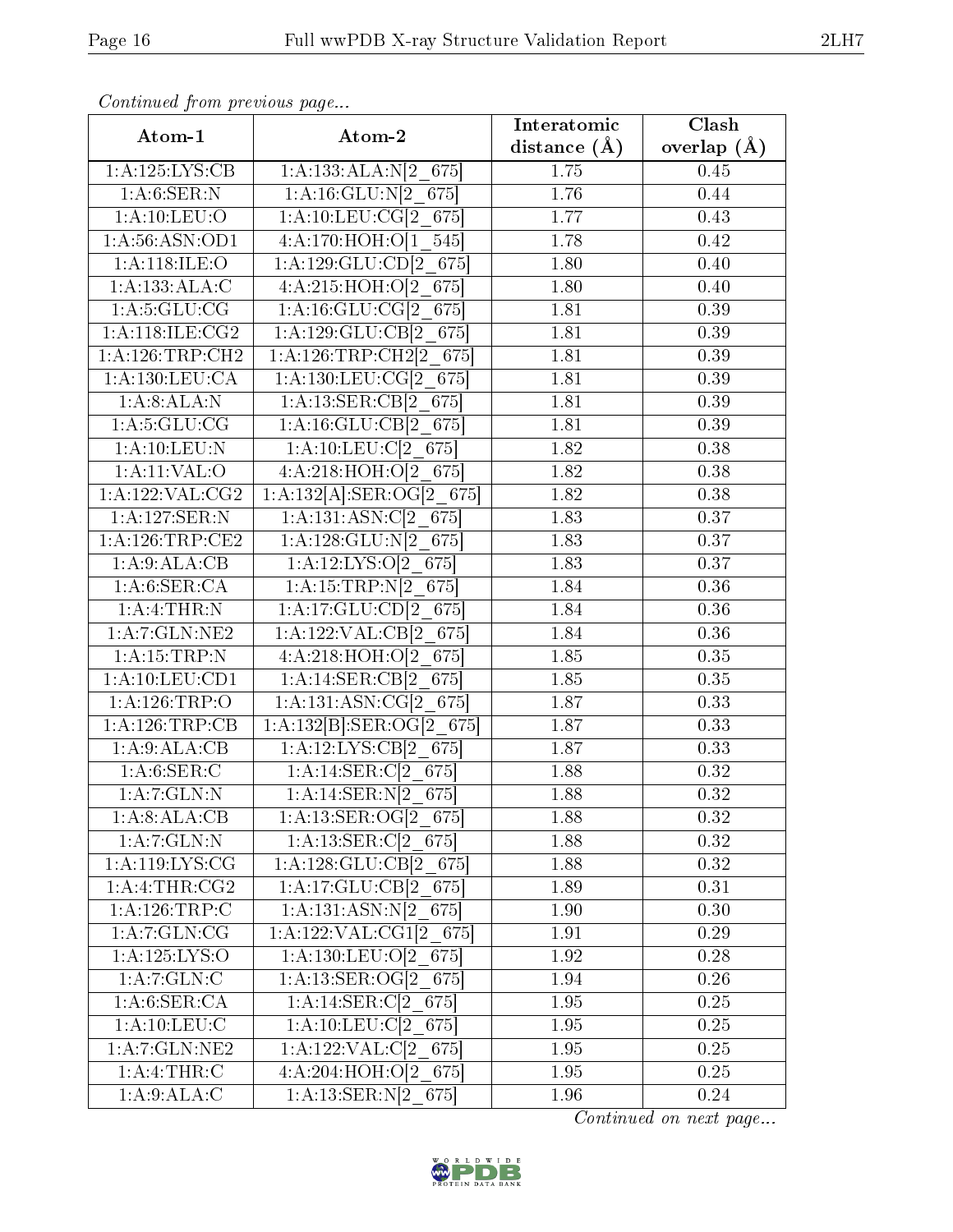| Atom-1                             | Atom-2                                | Interatomic       | Clash             |
|------------------------------------|---------------------------------------|-------------------|-------------------|
|                                    |                                       | distance $(A)$    | overlap $(\AA)$   |
| 1: A:6: SER: N                     | 1:A:16:GLU:CA[2 675]                  | 1.96              | 0.24              |
| 1:A:122:VAL:CG2                    | 1:A:129:GLU:CA[2 675]                 | 1.97              | 0.23              |
| 4:A:159:HOH:O                      | 4:A:176:HOH:O[2 675]                  | 1.97              | 0.23              |
| 1: A:126:TRP:C                     | 1:A:131:ASN:O[2 675]                  | 1.97              | 0.23              |
| 1:A:130:LEU:N                      | 1:A:130:LEU:CG[2 675]                 | 1.98              | 0.22              |
| 1:A:126:TRP:N                      | 1:A:131:ASN:C[2 675]                  | 1.98              | 0.22              |
| 1: A: 122: VAL: CG2                | 1:A:129:GLU:O[2 675]                  | 1.99              | 0.21              |
| 1:A:9:ALA:CA                       | 1:A:13:SER:CA[2 675]                  | 2.00              | 0.20              |
| 1:A:124:ALA:O                      | 1:A:135:THR:CB[2 675]                 | 2.01              | 0.19              |
| 1: A:6: SER: N                     | 1:A:13:SER:O[2 675]                   | 2.01              | 0.19              |
| 1:A:126:TRP:CB                     | 4:A:189:HOH:O[2 675]                  | 2.02              | 0.18              |
| 1: A: 16: GLU:O                    | 4:A:219:HOH:O[2 675]                  | 2.03              | 0.17              |
| 1: A:8: ALA:O                      | 1:A:13:SER:CB[2 675]                  | 2.03              | 0.17              |
| 1:A:128:GLU:N                      | 4:A:210:HOH:O[2 675]                  | 2.03              | 0.17              |
| $1:A:127:\overline{\text{SER}:CA}$ | 1:A:131:ASN:CB[2 675]                 | 2.04              | 0.16              |
| 1: A:126:TRP:CG                    | 1:A:128:GLU:CA[2 675]                 | 2.04              | 0.16              |
| 1:A:126:TRP:CD2                    | 1:A:128:GLU:CA[2 675]                 | 2.05              | 0.15              |
| 1:A:9:ALA:CA                       | 1:A:12:LYS:C[2 675]                   | 2.05              | 0.15              |
| 1: A:6: SER:CA                     | 1:A:13:SER:O[2 675]                   | 2.05              | $\overline{0.15}$ |
| 1:A:122:VAL:C                      | $1:A:132[C].SER:OG[2_675]$            | 2.05              | 0.15              |
| 1: A: 122: VAL: CG1                | 1:A:129:GLU:CG[2 675]                 | $\overline{2.05}$ | $\overline{0.15}$ |
| 1:A:126:TRP:O                      | 1:A:131:ASN:CB[2 675]                 | 2.06              | 0.14              |
| 1:A:8:ALA:C                        | 1:A:13:SER:CA[2 675]                  | 2.06              | 0.14              |
| 1: A: 119: LYS: CG                 | 1:A:128:GLU:OE2[2 675]                | 2.06              | 0.14              |
| 1: A: 119: LYS: NZ                 | 1:A:128:GLU:CG[2 675]                 | 2.07              | 0.13              |
| 1:A:119:LYS:CD                     | 1:A:128:GLU:CG[2 675]                 | 2.07              | 0.13              |
| 1: A:56: ASN: N                    | 4:A:170:HOH:O[1 545]                  | 2.07              | 0.13              |
| 1: A: 123: GLY: O                  | $1:A:132[C]:\n    SER:OG[2 675]$      | 2.08              | 0.12              |
| 1:A:125:LYS:O                      | $1:A:133:ALA:CA[2_675]$               | 2.08              | 0.12              |
| 1: A:4:THR:C                       | 1:A:17:GLU:CG[2 675]                  | 2.08              | 0.12              |
| 1:A:119:LYS:CE                     | $1:A:128:GLU:CB[2_675]$               | 2.09              | 0.11              |
| 1: A:5: GLU:O                      | 1:A:16:GLU:CB[2 675]                  | 2.09              | 0.11              |
| 1: A:6: SER:CB                     | 1:A:16:GLU:N[2 675]                   | $2.10\,$          | 0.10              |
| 1: A:6: SER: N                     | 1: A: 16: GLU: C[2 675]               | 2.11              | 0.09              |
| 1: A: 123: GLY: C                  | $1:A:132\overline{[C]:SER:OG[2 675]}$ | 2.11              | 0.09              |
| 1:A:15:TRP:CA                      | 4:A:218:HOH:O[2 675]                  | 2.12              | $0.08\,$          |
| 1:A:130:LEU:C                      | 4:A:190:HOH:O[2 675]                  | 2.12              | 0.08              |
| $1:A:5:\overline{\text{GLU:CG}}$   | $1:A:\overline{16:GLU:CD[2\_675]}$    | 2.13              | 0.07              |
| 1:A:7:GLN:NE2                      | 1:A:122:VAL: $O[2_675]$               | 2.14              | 0.06              |
| 1:A:118:ILE:CG2                    | 1:A:129:GLU:CG[2_675]                 | $2.16\,$          | 0.04              |
| 1:A:126:TRP:N                      | $1:A:133:ALA:N[2_675]$                | 2.17              | 0.03              |

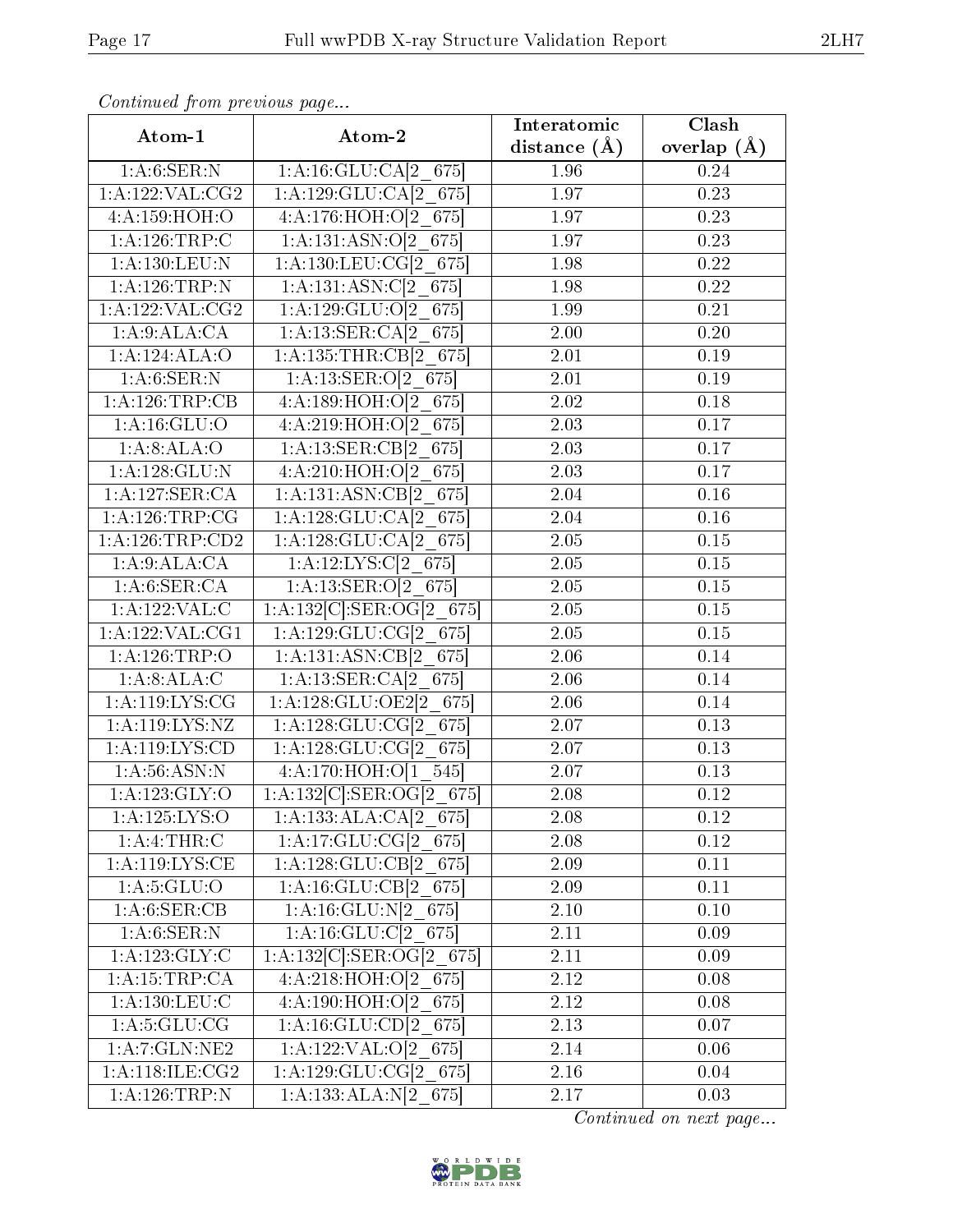| Atom-1             | Atom-2                | Interatomic<br>distance $(\AA)$ | Clash<br>overlap $(A)$ |
|--------------------|-----------------------|---------------------------------|------------------------|
| 1:A:5:GLU:C        | 1:A:13:SER:O[2 675]   | 2.17                            | 0.03                   |
| 1: A:126:TRP:NE1   | 1:A:128:GLU:CB[2 675] | 2.17                            | 0.03                   |
| 1: A: 125: LYS: CA | 1:A:133:ALA:CA[2 675] | 2.18                            | 0.02                   |
| 1: A:119: LYS: C   | 4:A:181:HOH:O[2 675]  | 2.18                            | 0.02                   |
| 1:A:7:GLN:CA       | 1:A:14:SER:CA[2 675]  | 2.18                            | 0.02                   |
| 1: A: 5: GLU: C    | 1:A:16:GLU:CA[2 675]  | 2.18                            | 0.02                   |
| 1:A:122:VAL:CG2    | $1:A:129:GLU:Cl2$ 675 | 2.18                            | 0.02                   |

### 5.3 Torsion angles (i)

#### 5.3.1 Protein backbone  $(i)$

In the following table, the Percentiles column shows the percent Ramachandran outliers of the chain as a percentile score with respect to all X-ray entries followed by that with respect to entries of similar resolution.

The Analysed column shows the number of residues for which the backbone conformation was analysed, and the total number of residues.

| $\mid$ Mol $\mid$ Chain $\mid$ | Favoured   Allowed   Outliers   Percentiles<br>Analysed |  |  |                                                  |
|--------------------------------|---------------------------------------------------------|--|--|--------------------------------------------------|
|                                | $_1$ 153/153 (100%)   150 (98%)   2 (1%)   1 (1%) $\,$  |  |  | $\begin{array}{c c c c c} & 22 & 16 \end{array}$ |

All (1) Ramachandran outliers are listed below:

| Chain | $\parallel$ Res | vpe |
|-------|-----------------|-----|
|       |                 |     |

#### 5.3.2 Protein sidechains  $(i)$

In the following table, the Percentiles column shows the percent sidechain outliers of the chain as a percentile score with respect to all X-ray entries followed by that with respect to entries of similar resolution.

The Analysed column shows the number of residues for which the sidechain conformation was analysed, and the total number of residues.

| Mol Chain | Analysed                       |          | $\perp$ Rotameric   Outliers   Percentiles |  |
|-----------|--------------------------------|----------|--------------------------------------------|--|
|           | $127/125$ (102\%)   123 (97\%) | $4(3\%)$ | 40<br>40                                   |  |

All (4) residues with a non-rotameric sidechain are listed below:

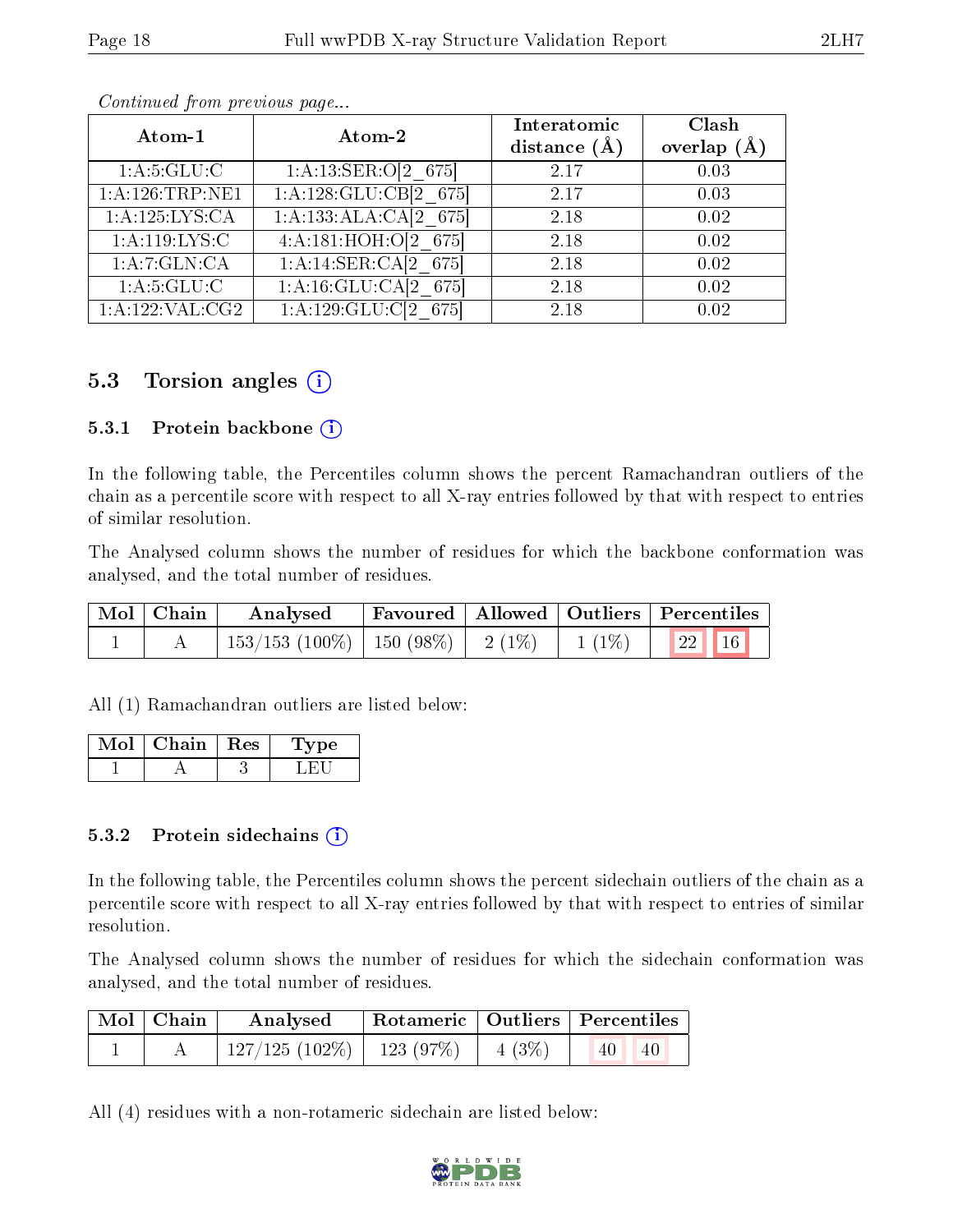| Mol | Chain | Res | <b>Type</b> |
|-----|-------|-----|-------------|
|     |       |     | LEU         |
|     |       | 21  | <b>ASN</b>  |
|     |       | 34  | LEU         |
|     |       | 96  |             |

Some sidechains can be flipped to improve hydrogen bonding and reduce clashes. All (4) such sidechains are listed below:

| Mol | Chain | Res | Type       |
|-----|-------|-----|------------|
|     |       | 21  | <b>ASN</b> |
|     |       | 25  | <b>HIS</b> |
|     |       |     | GLN        |
|     |       |     | GL N       |

#### $5.3.3$  RNA  $(i)$

There are no RNA molecules in this entry.

#### 5.4 Non-standard residues in protein, DNA, RNA chains (i)

There are no non-standard protein/DNA/RNA residues in this entry.

#### 5.5 Carbohydrates (i)

There are no monosaccharides in this entry.

## 5.6 Ligand geometry  $(i)$

2 ligands are modelled in this entry.

In the following table, the Counts columns list the number of bonds (or angles) for which Mogul statistics could be retrieved, the number of bonds (or angles) that are observed in the model and the number of bonds (or angles) that are defined in the Chemical Component Dictionary. The Link column lists molecule types, if any, to which the group is linked. The Z score for a bond length (or angle) is the number of standard deviations the observed value is removed from the expected value. A bond length (or angle) with  $|Z| > 2$  is considered an outlier worth inspection. RMSZ is the root-mean-square of all Z scores of the bond lengths (or angles).

| Mol    | Type         |  | Link |     | Chain<br>Res |          |                                  | Bond lengths |      |            | Bond angles |  |
|--------|--------------|--|------|-----|--------------|----------|----------------------------------|--------------|------|------------|-------------|--|
|        |              |  |      |     | Counts       | RMSZ     | # $\left\vert Z\right\vert$<br># | Counts       | RMSZ | $\# Z $    |             |  |
| റ<br>↵ | <b>HEM</b>   |  | 154  | 1,3 | 27,50,50     | 3.96     | $(66\%)$<br>18 <sup>°</sup>      | 17,82,82     | 2.49 | 8<br>(47%) |             |  |
| k)     | $_{\rm NBE}$ |  | 155  |     | 8,8,8        | $0.61\,$ |                                  | 9,9,9        | 0.92 |            |             |  |

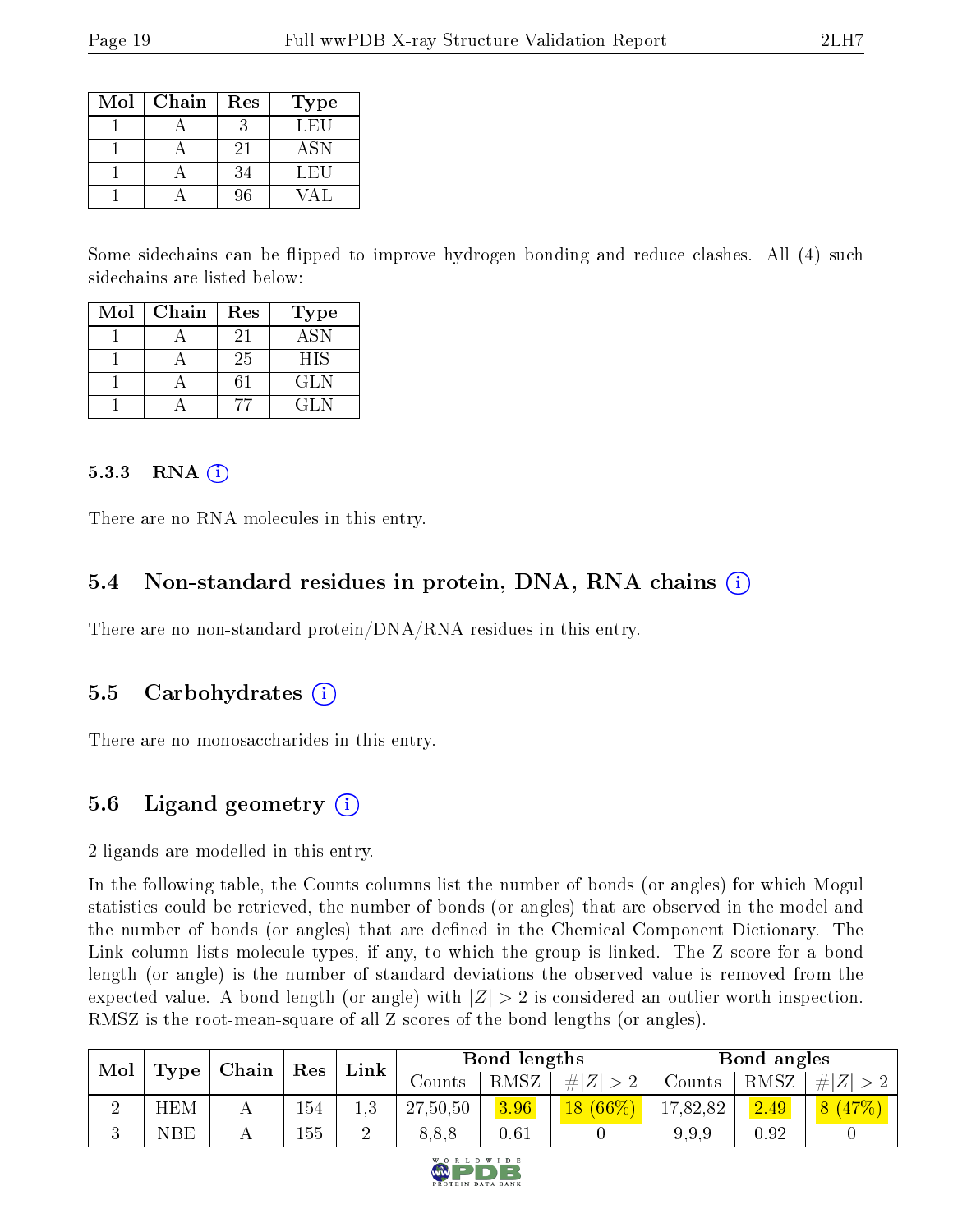In the following table, the Chirals column lists the number of chiral outliers, the number of chiral centers analysed, the number of these observed in the model and the number defined in the Chemical Component Dictionary. Similar counts are reported in the Torsion and Rings columns. '-' means no outliers of that kind were identified.

| Mol | $\top$ Type |     | $\mid$ Chain $\mid$ Res $\mid$ Link $\mid$ Chirals | Torsions  | Rings          |
|-----|-------------|-----|----------------------------------------------------|-----------|----------------|
|     | HEM         | 154 | $\sim$                                             | 0/6/54/54 | $\sim$         |
|     | NBE         | 155 | $\blacksquare$                                     | 2/2/2/2   | $_+$ $0/1/1/1$ |

| Mol            | Chain            | Res | <b>Type</b> | Atoms                            | $\mathbf{Z}$ | Observed $(A)$ | $Ideal(\AA)$ |
|----------------|------------------|-----|-------------|----------------------------------|--------------|----------------|--------------|
| $\overline{2}$ | A                | 154 | <b>HEM</b>  | $C3B-CAB$                        | 8.03         | 1.64           | 1.47         |
| $\overline{2}$ | A                | 154 | <b>HEM</b>  | CAD-C3D                          | 6.90         | 1.64           | 1.52         |
| $\overline{2}$ | А                | 154 | <b>HEM</b>  | $C1B-C2B$                        | 6.36         | 1.57           | 1.42         |
| $\overline{2}$ | $\bf{A}$         | 154 | <b>HEM</b>  | CAA-C2A                          | 6.25         | 1.61           | 1.52         |
| $\overline{2}$ | A                | 154 | <b>HEM</b>  | $C4D-C3D$                        | 6.16         | 1.56           | 1.42         |
| $\overline{2}$ | A                | 154 | <b>HEM</b>  | $C1A-NA$                         | 5.61         | 1.47           | 1.36         |
| $\overline{2}$ | А                | 154 | <b>HEM</b>  | $C3C-CAC$                        | 4.81         | 1.57           | 1.47         |
| $\overline{2}$ | $\boldsymbol{A}$ | 154 | <b>HEM</b>  | $CMD$ - $C2D$                    | 4.27         | 1.60           | 1.51         |
| $\overline{2}$ | A                | 154 | <b>HEM</b>  | $C4A-NA$                         | 3.92         | 1.44           | 1.36         |
| $\overline{2}$ | А                | 154 | <b>HEM</b>  | $C3C-C2C$                        | 3.87         | 1.45           | 1.40         |
| $\overline{2}$ | A                | 154 | <b>HEM</b>  | $CMB-C2B$                        | 3.45         | 1.59           | 1.51         |
| $\overline{2}$ | А                | 154 | <b>HEM</b>  | C <sub>4</sub> A <sub>-CHB</sub> | 3.39         | 1.50           | 1.41         |
| $\overline{2}$ | А                | 154 | <b>HEM</b>  | $C2A-C3A$                        | 3.32         | 1.47           | 1.37         |
| $\overline{2}$ | А                | 154 | <b>HEM</b>  | $CMC-C2C$                        | 3.24         | 1.59           | 1.51         |
| $\overline{2}$ | $\boldsymbol{A}$ | 154 | <b>HEM</b>  | $C4B-NB$                         | 3.16         | 1.42           | 1.36         |
| $\overline{2}$ | $\boldsymbol{A}$ | 154 | <b>HEM</b>  | $CMA-C3A$                        | 2.91         | 1.57           | 1.51         |
| $\overline{2}$ | $\boldsymbol{A}$ | 154 | <b>HEM</b>  | $C3B-C2B$                        | $-2.83$      | 1.36           | 1.40         |
| $\overline{2}$ | А                | 154 | <b>HEM</b>  | C1A-CHA                          | 2.81         | 1.48           | 1.41         |

All (18) bond length outliers are listed below:

All (8) bond angle outliers are listed below:

| Mol            | Chain | Res | Type       | Atoms                                              | Z       | Observed $(°)$ | Ideal $(^\circ)$ |
|----------------|-------|-----|------------|----------------------------------------------------|---------|----------------|------------------|
| $\overline{2}$ | А     | 154 | <b>HEM</b> | CMA-C3A-C4A                                        | $-5.39$ | 120.19         | 128.46           |
| 2              | А     | 154 | <b>HEM</b> | C <sub>4</sub> A-C <sub>3</sub> A-C <sub>2</sub> A | 3.88    | 109.69         | 107.00           |
| $\overline{2}$ | А     | 154 | <b>HEM</b> | CAA-CBA-CGA                                        | $-3.27$ | 107.18         | 112.67           |
| 2              | А     | 154 | <b>HEM</b> | $C4C-C3C-C2C$                                      | 3.15    | 109.10         | 106.90           |
| $\overline{2}$ | А     | 154 | <b>HEM</b> | $C3C-C4C-NC$                                       | $-3.09$ | 105.11         | 110.94           |
| $\overline{2}$ | А     | 154 | <b>HEM</b> | $C3B-C4B-NB$                                       | 2.96    | 113.04         | 109.21           |
| $\overline{2}$ | А     | 154 | <b>HEM</b> | CMA-C3A-C2A                                        | 2.74    | 130.11         | 124.94           |
| $\overline{2}$ | А     | 154 | <b>HEM</b> | CMC-C2C-C3C                                        | 2.54    | 129.42         | 124.68           |

There are no chirality outliers.

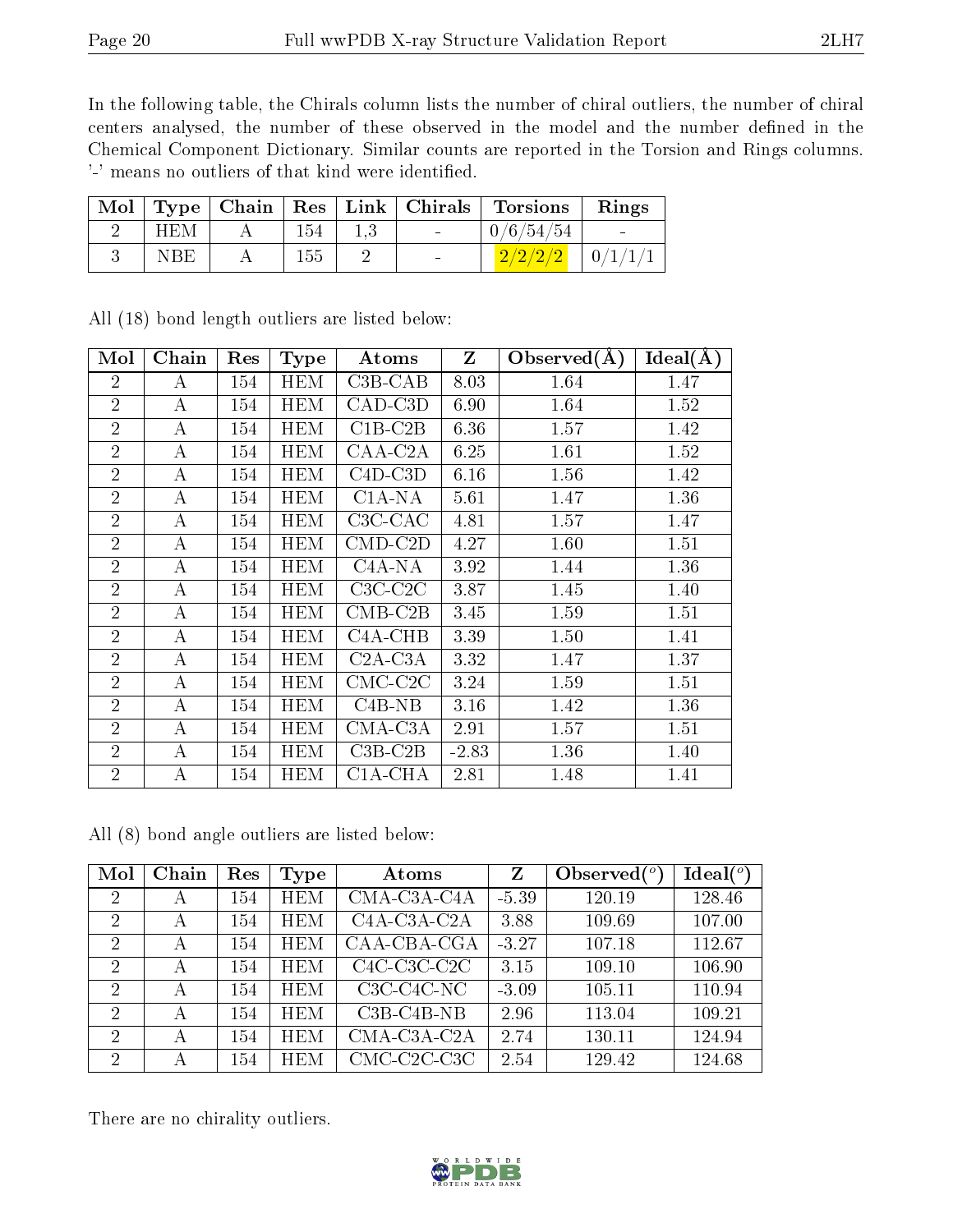|  |  | All (2) torsion outliers are listed below: |  |  |  |  |  |
|--|--|--------------------------------------------|--|--|--|--|--|
|--|--|--------------------------------------------|--|--|--|--|--|

| $Mol$   Chain |     | $\pm$ Res $\pm$ Type | Atoms       |
|---------------|-----|----------------------|-------------|
|               | 155 | NBE.                 | $C2-C1-N-O$ |
|               | 155 | NBE                  | $C6-C1-N-O$ |

There are no ring outliers.

2 monomers are involved in 14 short contacts:

| $Mol$   Chain |  | Res   Type   Clashes   Symm-Clashes |
|---------------|--|-------------------------------------|
|               |  |                                     |
|               |  |                                     |

The following is a two-dimensional graphical depiction of Mogul quality analysis of bond lengths, bond angles, torsion angles, and ring geometry for all instances of the Ligand of Interest. In addition, ligands with molecular weight > 250 and outliers as shown on the validation Tables will also be included. For torsion angles, if less then 5% of the Mogul distribution of torsion angles is within 10 degrees of the torsion angle in question, then that torsion angle is considered an outlier. Any bond that is central to one or more torsion angles identified as an outlier by Mogul will be highlighted in the graph. For rings, the root-mean-square deviation (RMSD) between the ring in question and similar rings identified by Mogul is calculated over all ring torsion angles. If the average RMSD is greater than 60 degrees and the minimal RMSD between the ring in question and any Mogul-identied rings is also greater than 60 degrees, then that ring is considered an outlier. The outliers are highlighted in purple. The color gray indicates Mogul did not find sufficient equivalents in the CSD to analyse the geometry.

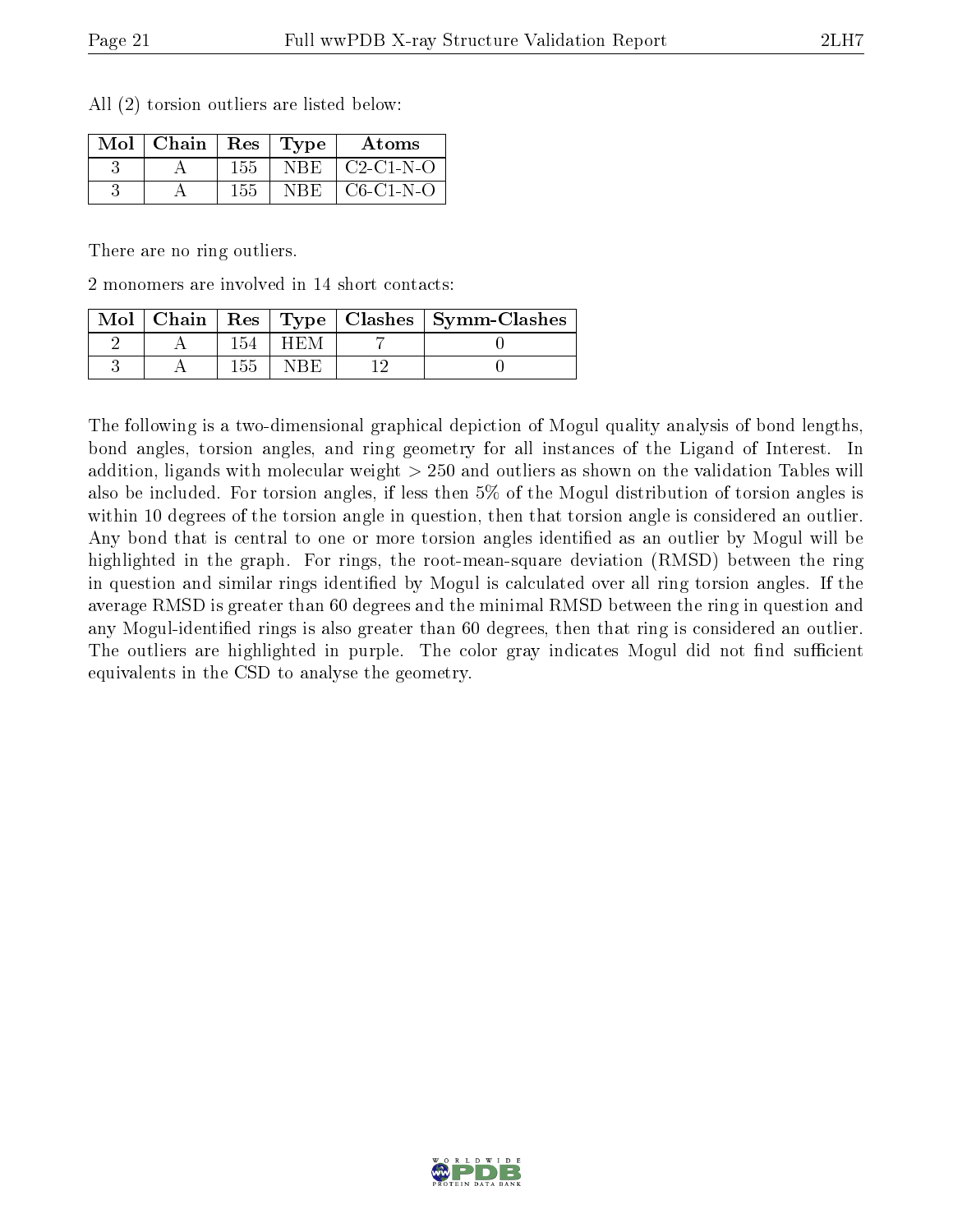



# 5.7 [O](https://www.wwpdb.org/validation/2017/XrayValidationReportHelp#nonstandard_residues_and_ligands)ther polymers (i)

There are no such residues in this entry.

# 5.8 Polymer linkage issues (i)

There are no chain breaks in this entry.

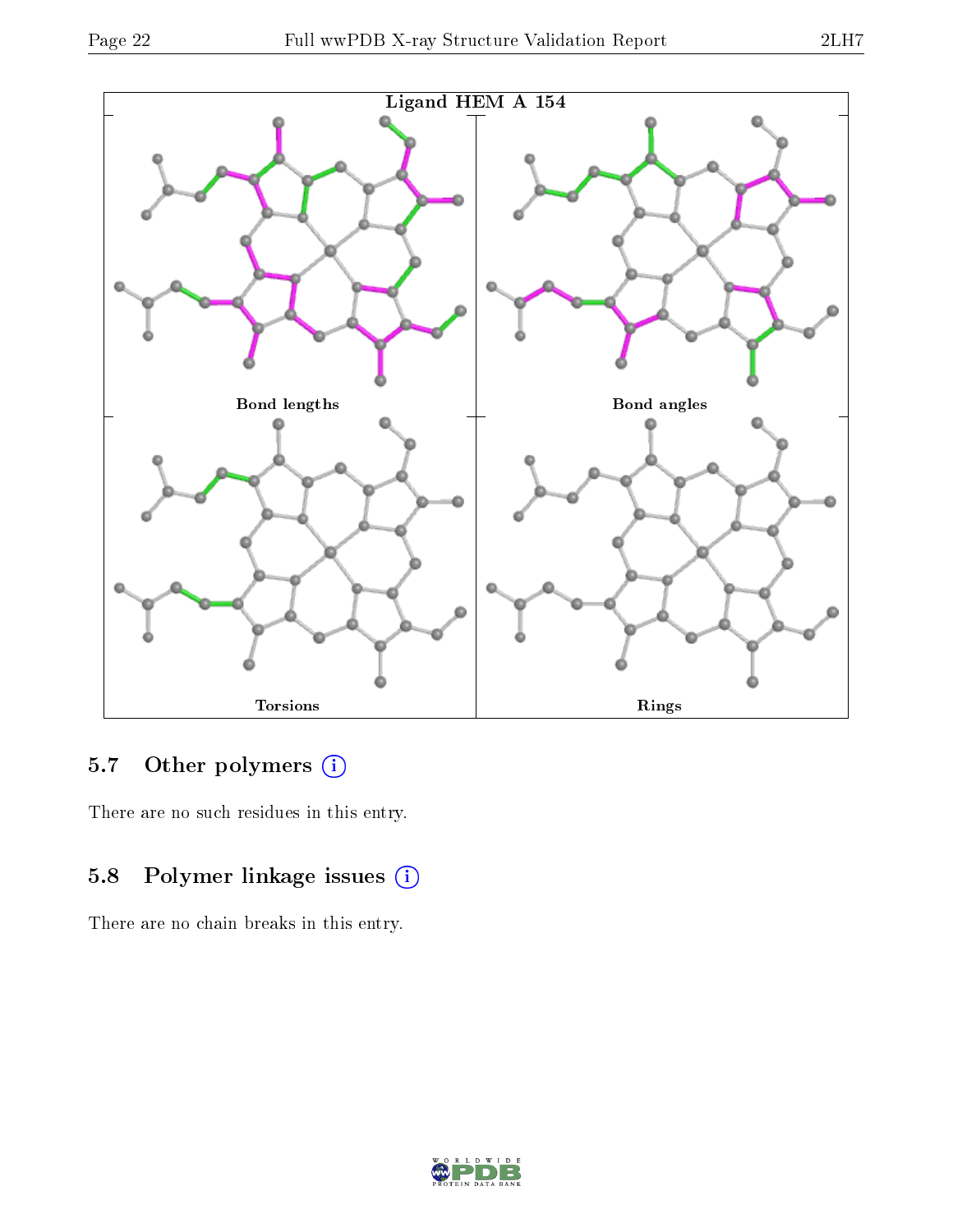## 6 Fit of model and data  $(i)$

### 6.1 Protein, DNA and RNA chains  $(i)$

Unable to reproduce the depositors R factor - this section is therefore empty.

### 6.2 Non-standard residues in protein, DNA, RNA chains (i)

Unable to reproduce the depositors R factor - this section is therefore empty.

### 6.3 Carbohydrates (i)

Unable to reproduce the depositors R factor - this section is therefore empty.

### 6.4 Ligands  $(i)$

Unable to reproduce the depositors R factor - this section is therefore empty.

The following is a graphical depiction of the model fit to experimental electron density of all instances of the Ligand of Interest. In addition, ligands with molecular weight > 250 and outliers as shown on the geometry validation Tables will also be included. Each fit is shown from different orientation to approximate a three-dimensional view.